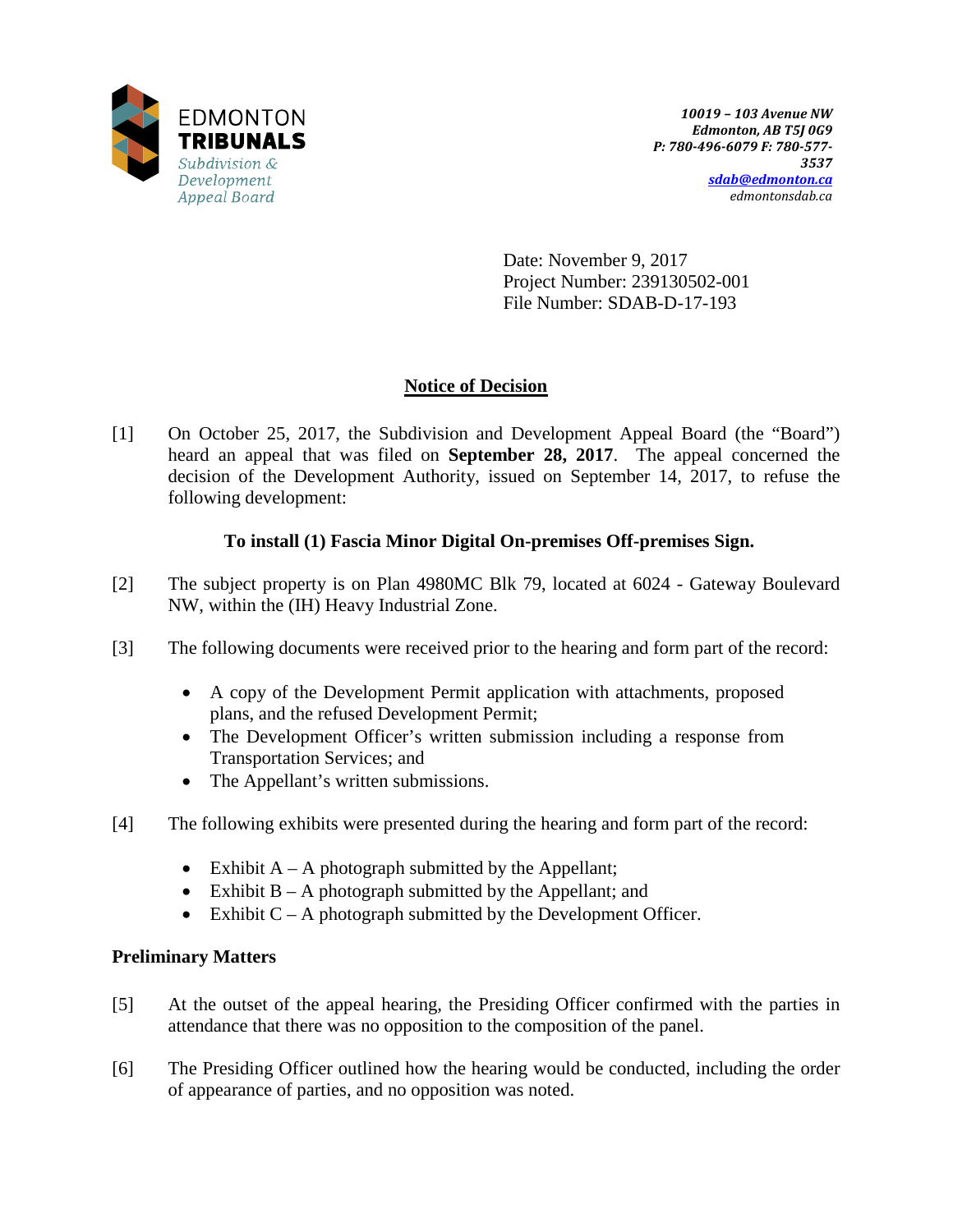[7] The appeal was filed on time, in accordance with section 686 of the *Municipal Government Act*, RSA 2000, c M-26.

## **Summary of Hearing**

- *i) Position of the Appellant, Mr. D. Mitchell and Mr. S. Perez, representing Lumican Corp. ("Lumican") and Mr. R. Nissen, Legal Counsel:*
- [8] Lumican is a lighting servicing company that is manufacturing the most advanced LED lighting and providing services to some of the most prominent businesses in Edmonton.
- [9] The proposed sign will be located on the south side of the Lumican building. A computer graphic was referenced to illustrate that the proposed sign is unique and much more interesting than a billboard sign. This is an On-premises Off-premises Sign that will include advertising for Lumican and will add character to this industrial zone.
- [10] There is one existing sign to the north and one to the south. Mr. Mitchell owns the land to the south. A month to month lease agreement for the sign to the south has been entered into with the sign company. Therefore, the lease agreement can be cancelled within a month and the sign removed from the site. Arrangements have also been made to have the sign removed immediately if a development permit for the proposed sign is granted. The Applicant is willing to have the Board impose a condition that the existing sign to the south be removed if the appeal is allowed.
- [11] The proposed sign will add value to the business because it identifies the businesses in this building in a way that cannot be achieved by using a freestanding sign.
- [12] The fascia sign was installed inadvertently prior to receiving development approval but it has not been energized. The sign can be removed at a substantial cost to the Applicant.
- [13] In their opinion the second reason for refusal is not valid because the proposed sign does not violate the policies of the Calgary Trail Land Use Study and the Study is not a statutory plan.
- [14] The subject site does not abut any residential zones. All of the surrounding businesses support the proposed sign and there are numerous digital signs in this area. Due to the angle of the sign and the roadway, drivers will only be able to see the sign while idling in traffic.
- [15] Mr. Nissen and Mr. Mitchell provided the following information in response to questions from the Board: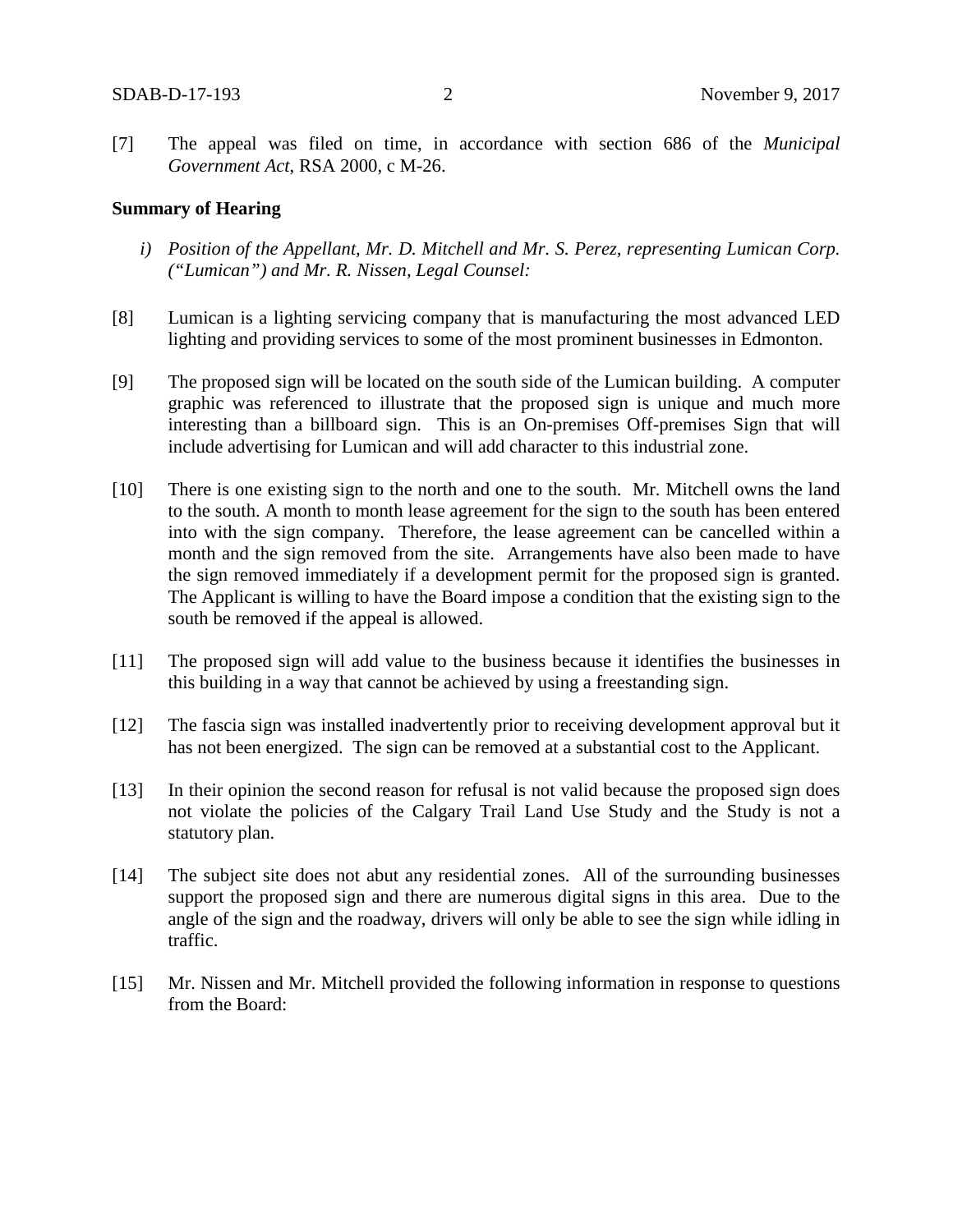- a) In most instances white light will not be used on the proposed sign. The background and graphics will be pleasing to the eye. Development permits are conditional on meeting the lighting requirements, including automatic dimming at times of low energy levels. The proposed sign will automatically dim and comply with all of the other standard conditions.
- b) The location of the proposed sign is not as distracting as other signs on Gateway Boulevard that are in the direct line of sight of drivers.
- c) In their opinion a variance should be granted for the minimum required separation distance because the existing sign to the south will be removed which will address the proliferation of signs and mitigate the required variance.
- d) The proposed fascia sign cannot be moved, the only option is to remove it.
- e) Drivers will see the proposed sign and the existing freestanding sign located northeast of the subject site but this situation is typical along Gateway Boulevard and drivers have become accustomed to it.
- f) Mr. Mitchell referenced a photograph marked *Exhibit A* to illustrate the location, shape and size of the proposed sign. A Google street view image, marked *Exhibit B* was referenced to illustrate the location and size of the existing Pattison sign to the south.
- g) Mr. Perez, a Lumican employee referenced the map contained in the Development Officer's report to clarify the location of a Pattison Off-premises Sign and a sign for LED Pros. Lumican is a small company and most of the advertising on the proposed sign will be for businesses operating from this building. Most of the off-premises advertising will promote city events.
- h) They are prepared to comply with a condition that would require the removal of the existing sign to the south if the appeal is allowed and the development granted.
- *ii) Position of the Development Officer, Ms. B. Noorman:*
- [16] A photograph illustrating the proposed sign on the building, the freestanding billboard sign to the south and two other existing signs on the east side of Gateway Boulevard was submitted as *Exhibit C*.
- [17] She questioned how the sign was installed without a valid development permit by a lighting company that conducts business in signage. The sign was installed without a development permit and now the Appellant is claiming that it will be a hardship to remove the sign if the appeal is denied.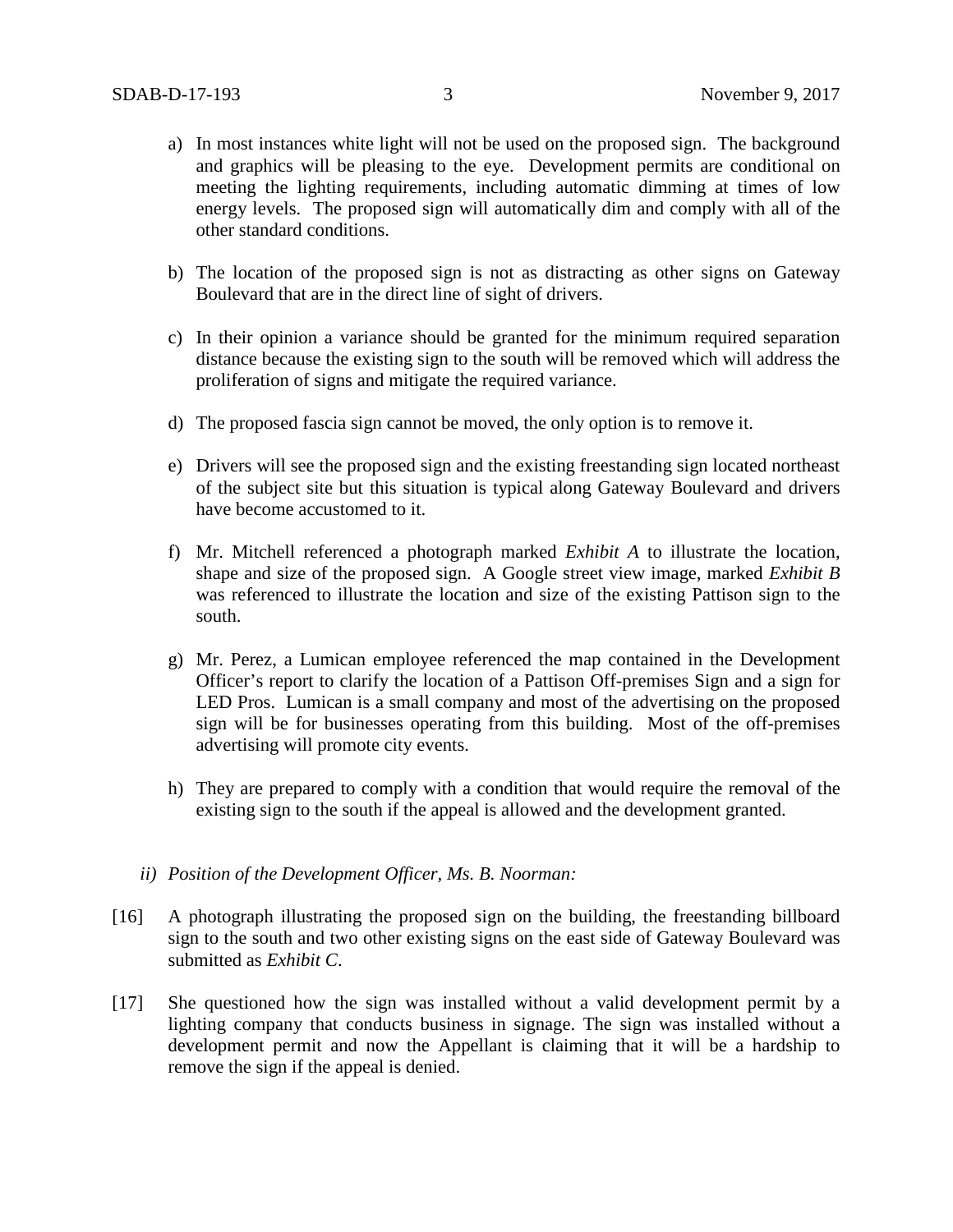- [18] The main concern is the proliferation of signs in this area, especially the close proximity to two existing signs that are located approximately 65 metres east of the subject site.
- [19] A map was referenced to illustrate signs that were refused along Gateway Boulevard because they added to the proliferation of signs in this area. The City is working to make Gateway Boulevard more aesthetically pleasing by following the guidelines of the Calgary Trail Land Use Study which discourages signage along this main entrance corridor into the City.
- [20] The argument of the Appellant to use the existence of other signs as rationale to approve the proposed sign is counterintuitive. The only existing sign that was issued a development permit because it complied with the separation distance requirements is the sign that the Appellant will have removed.
- [21] In her opinion there is no unnecessary hardship for the Appellant who plans to remove the only permitted sign and install a digital sign that is approximately 1 square metre larger in than the sign that will be removed.
- [22] Ms. Noorman questioned the unique sign design, which is basically a rectangle with a staggered edge. There are other existing signs in the City where civic events can be advertised and approving a sign specifically for that purpose is not necessary.
- [23] The existing freestanding sign to the south must be removed as a condition of approval.
- [24] Ms. Noorman provided the following information in response to questions from the Board:
	- a) White backgrounds are typically brighter and if it is determined that the sign is too bright, the sign owner is directed to lower the brightness level.
	- b) The proposed sign as well as the other existing signs in this area will be visible to drivers and have the potential to create a distraction.
	- c) The two signs located north of the subject site were refused by the Development Authority but approved upon appeal to the Board.
	- d) An application for a Digital Fascia On-premises Sign at this location would have also been refused.

## *iii) Rebuttal of the Appellant*

[25] Mr. Mitchell reiterated that his company is not in the sign business. He was advised by a tenant who owned a sign company that the sign could be erected but takes full responsibility for erecting the sign without a development permit.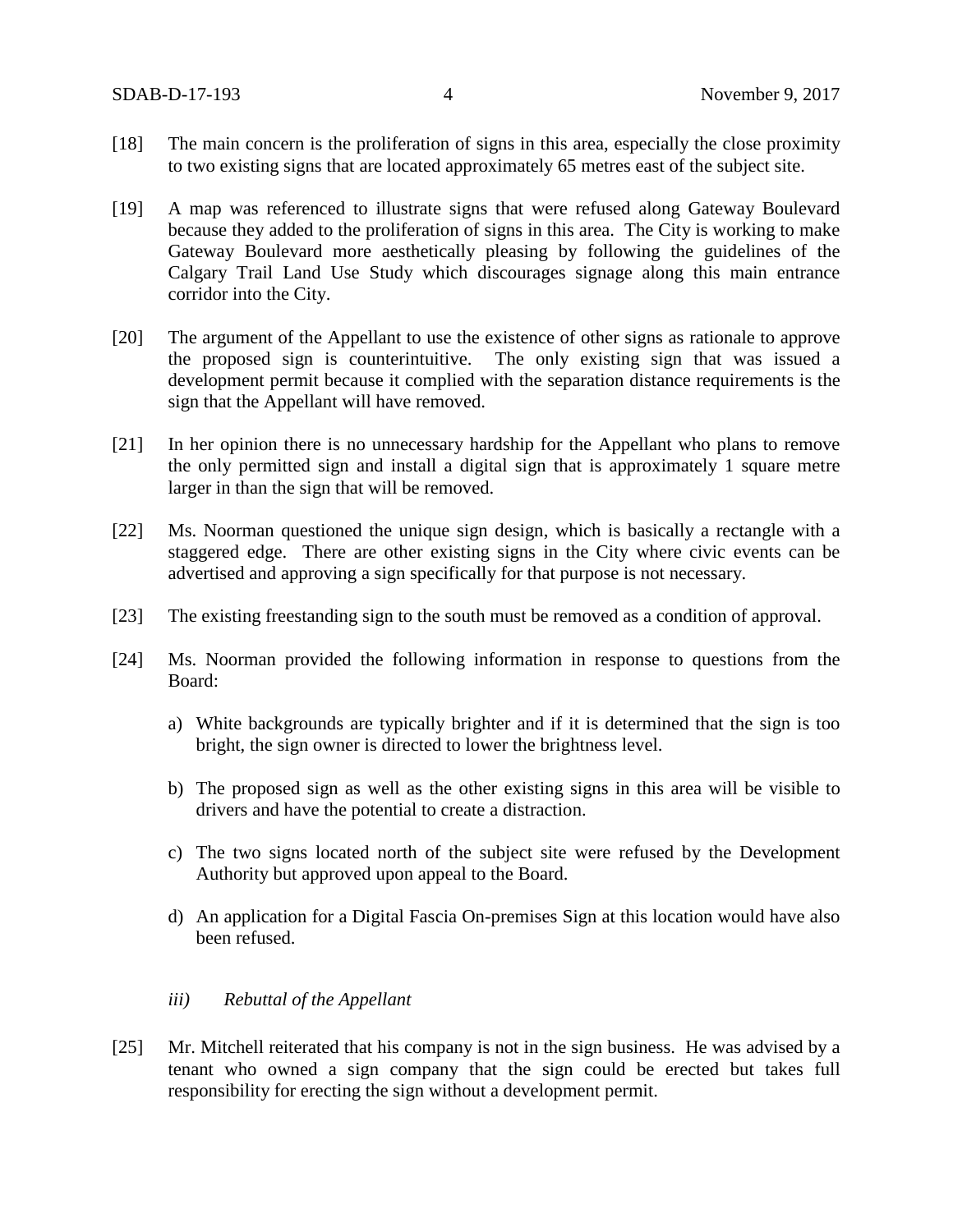- [26] Lumican manufactures street lighting and indoor lighting.
- [27] The proposed sign will contain advertising to promote the City which is very different from Pattison or any of the other large sign companies who sell advertising to generate revenue. The proposed sign will advertise the products and services available from his company as well as approximately 50 percent of the other building tenants who pay for the cost through a bartering process.
- [28] It was Mr. Nissen's opinion that the proposed sign is in keeping with Section 3.4(b)(ii) of the Calgary Trail Land Use Study because it will replace an old billboard sign with a new fascia sign that will improve the location, siting, signage comprehend-ability and design of signage in the corridor by discouraging the use of portable signs and freestanding billboards.
- [29] An application could be made to install a digital sign at the site of the existing Pattison freestanding sign but the cost would be prohibitive. A new pole and support structure would have to be installed, a new development permit application would have to be made and the existing fascia sign would have to be removed and the building repaired.
- [30] The recommended conditions provided by the Development Officer have been reviewed and they are prepared to comply with all of the conditions.

## **Decision**

- [31] The appeal is **ALLOWED** and the decision of the Development Authority is **REVOKED.** The development is **GRANTED** as applied for to the Development Authority subject to the following **CONDITIONS**:
	- 1. The proposed Fascia Minor Digital On-premises Off-premises Sign shall comply with the approved plans submitted.
	- 2. The Sign shall only display one static image at each message interval.
	- 3. The Sign is approved for five (5) years from the date of approval. The permit expires on November 9, 2022.
	- 4. Prior to review and issuance of the Building Permit, the applicant shall demonstrate to the satisfaction of the Development Officer that the existing Freestanding offpremises sign located as shown on the plans submitted in the south corner of the site, be removed from the site and cleared of all debris.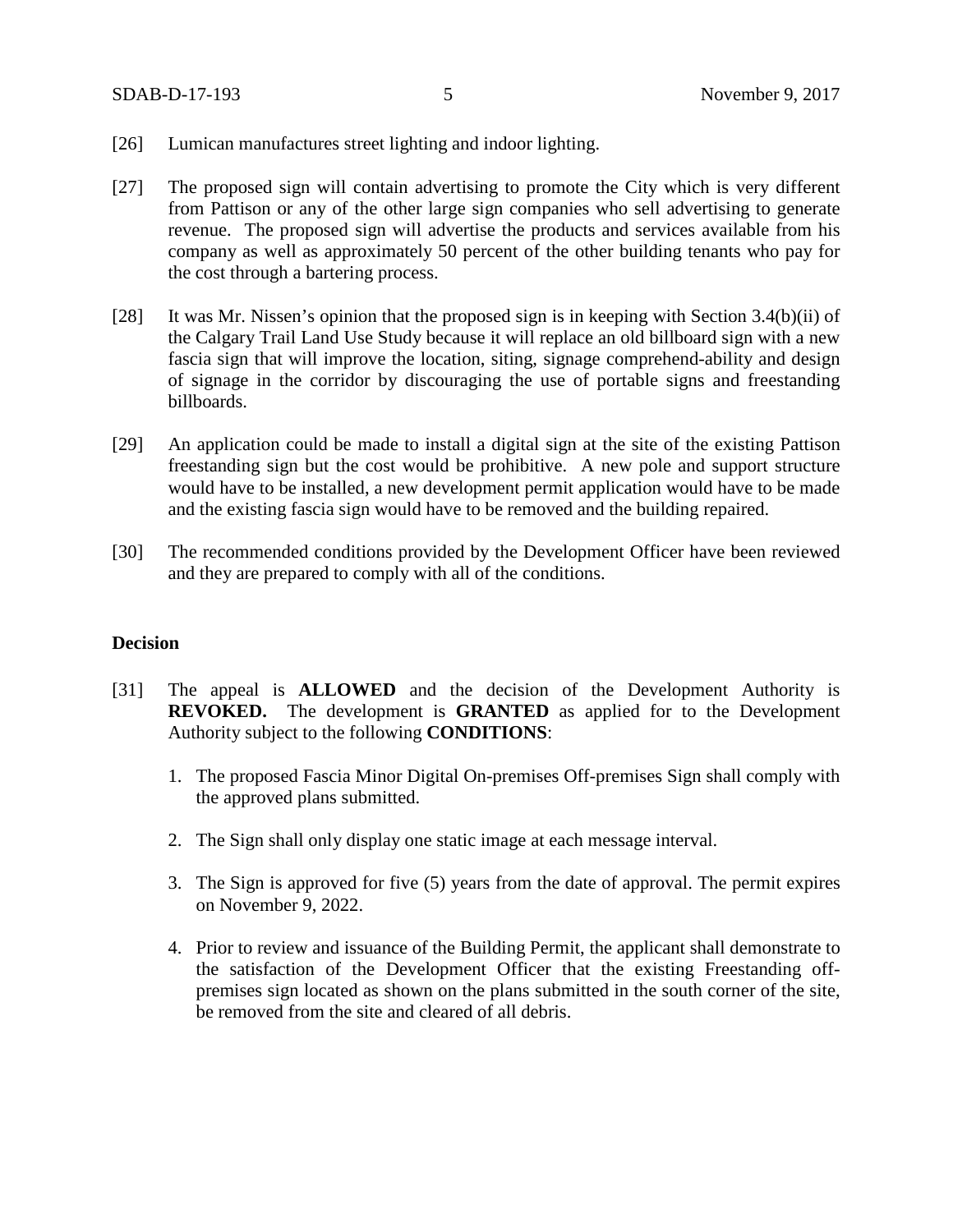- 5. Ambient light monitors shall automatically adjust the brightness level of the Copy Area based on ambient light conditions. Brightness levels shall not exceed 0.3 footcandles above ambient light conditions when measured from the Sign face at its maximum brightness, between sunset and sunrise, at those times determined by the Sunrise / Sunset calculator from the National Research Council of Canada; (Reference Section 59.2(5)(a))
- 6. Brightness level of the Sign shall not exceed 400 nits when measured from the sign face at its maximum brightness, between sunset and sunrise, at those times determined by the Sunrise/Sunset calculator from the national research Council of Canada; (Reference Section 59.2(5)(b))
- 7. Minor Digital On-premises Off-premises Signs shall have a Message Duration greater than or equal to 6 seconds. (Reference Section 7.9(8))
- 8. The following conditions, in consultation with the Transportation department (City Operations), shall apply to the proposed Minor Digital On-premises Off-premises Sign, in accordance to Section 59.2.11:
	- a) That, should at any time, Transportation Planning and Engineering (City Operations) determine that the sign face contributes to safety concerns, the owner/applicant must immediately address the safety concerns identified by removing the sign, deenergizing the sign, changing the message conveyed on the sign, and or address the concern in another manner acceptable to Transportation Planning and Engineering (City Operations).
	- b) That the owner/applicant must provide a written statement of the actions taken to mitigate concerns identified by Transportation Planning and Engineering (City Operations) within 30 days of the notification of the safety concern. Failure to provide corrective action will result in the requirement to immediately remove or deenergize the sign.
	- c) The proposed sign shall be constructed entirely within private property. No portion of the sign shall encroach over/into road right-of-way.

## ADVISEMENT:

1. Should the Applicant wish to display video or any form of moving images on the sign, a new Development Application for a Major Digital Sign will be required. At that time, City Operations will require a safety review of the sign prior to responding to the application.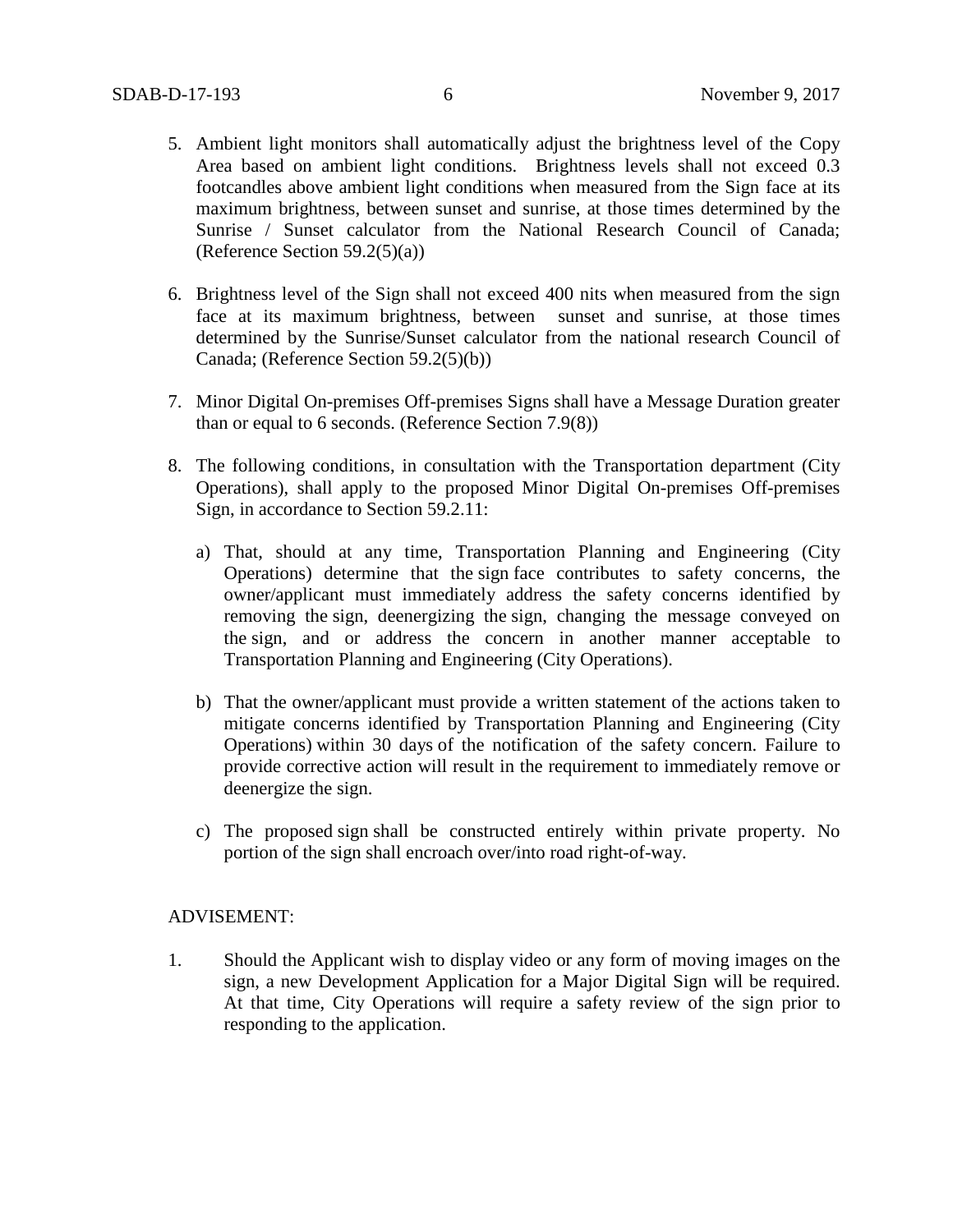- [32] In granting the development the following variance to the *Edmonton Zoning Bylaw* is allowed:
	- 1. The minimum required separation distance of 100 metres as per schedule 59G.3(6)(e) is varied to allow a deficiency of 35 metres, thereby allowing a separation distance of 65 metres from the proposed Sign to the existing Minor Digital Off-premises Sign located northeast of the proposed location.

### **Reasons for Decision**

- [33] A Fascia Minor Digital On-premises Off-premises Sign is a Discretionary Use in the (IH) Heavy Industrial Zone.
- [34] The Board imposed a condition requiring the removal of an existing Freestanding Offpremises Sign located south of the proposed Sign which will mitigate the variance granted in the minimum required separation distance from an existing Minor Digital Offpremises Sign located northeast of the proposed location.
- [35] The proposed Sign is located within the Calgary Trail Land Use Study. Section 3.4(b)(ii) states that:

greater attention shall be given to improving the location, siting, signage, comprehend-ability [sic] and design of signage in the corridor by discoursing the use of portable signs and freestanding billboards (billboards are considered Offpremises Signs).

The Board acknowledges that the Development Authority had to consider the Calgary Trail Land Use Study when reviewing this application. However, the Calgary Trail Land Use Study is not a Statutory Plan that limits the discretionary powers of the Board pursuant to section 687(3)(a.1) of the *Municipal Government Act* which states that:

in determining an appeal, the Subdivision and Development Appeal Board must comply with the land use policies and statutory plans and, subject to clause (d), the land use bylaw in effect;

- [36] Transportation Planning and Engineering had no objection to the proposed Fascia Minor Digital On-premises Off-premises Sign at this location subject to several conditions that have been imposed by the Board.
- [37] The Board notes that support for the proposed Sign was provided by several of the adjacent business owners. The Board further notes that there were no letters of objection received and no one appeared in opposition to the proposed development.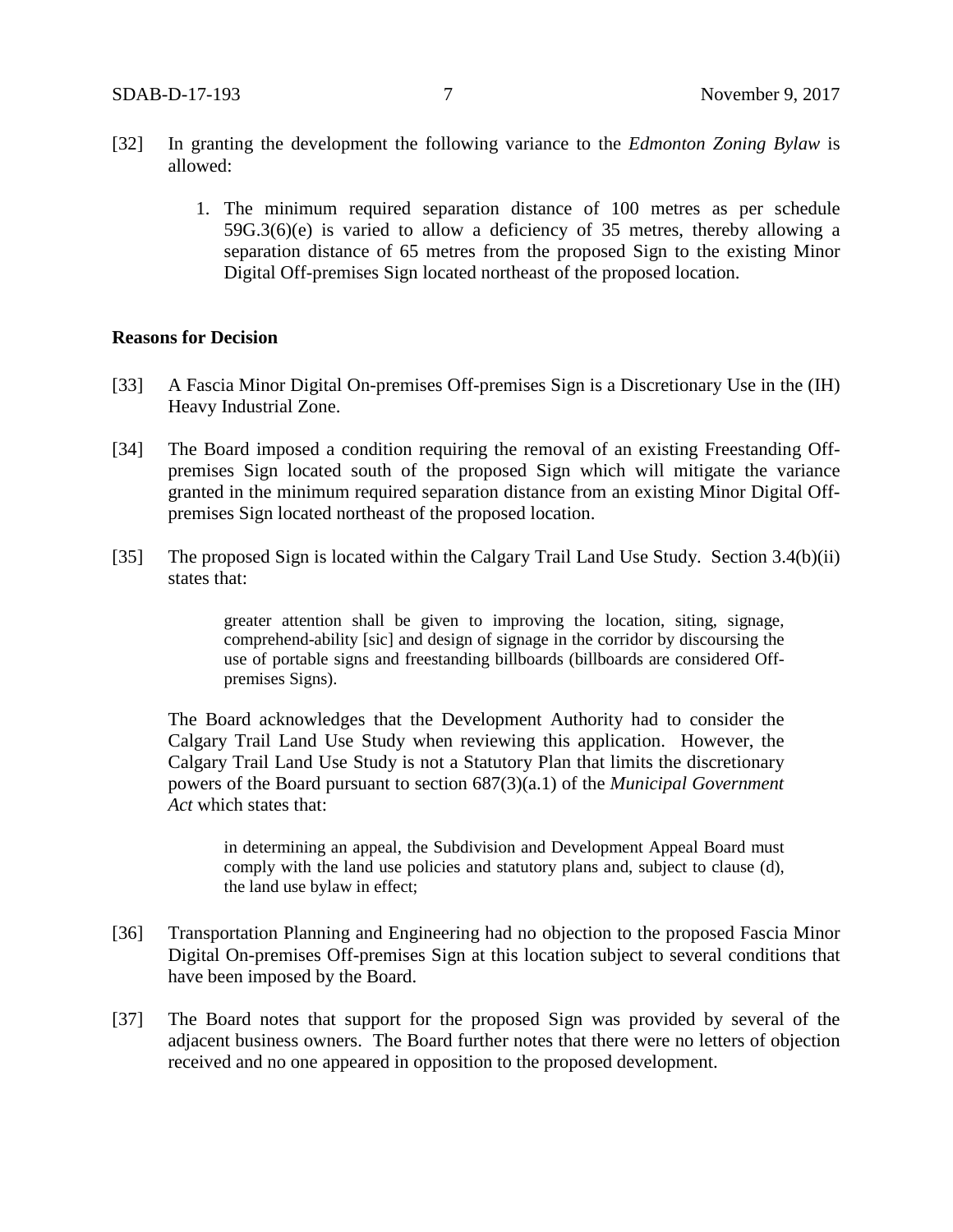[38] The Board concludes that the proposed development with the conditions imposed is reasonably compatible with the neigbourhood and is of the opinion that granting the required variances will not unduly interfere with the amenities of the neighbourhood nor materially interfere with or affect the use, enjoyment or value of neighbouring parcels of land.

> Mr. B. Gibson, Presiding Officer Subdivision and Development Appeal Board

Board members in attendance: Mr. N. Somerville, Mr. A. Bolstad, Mr. J. Kindrake, Ms. K. Thind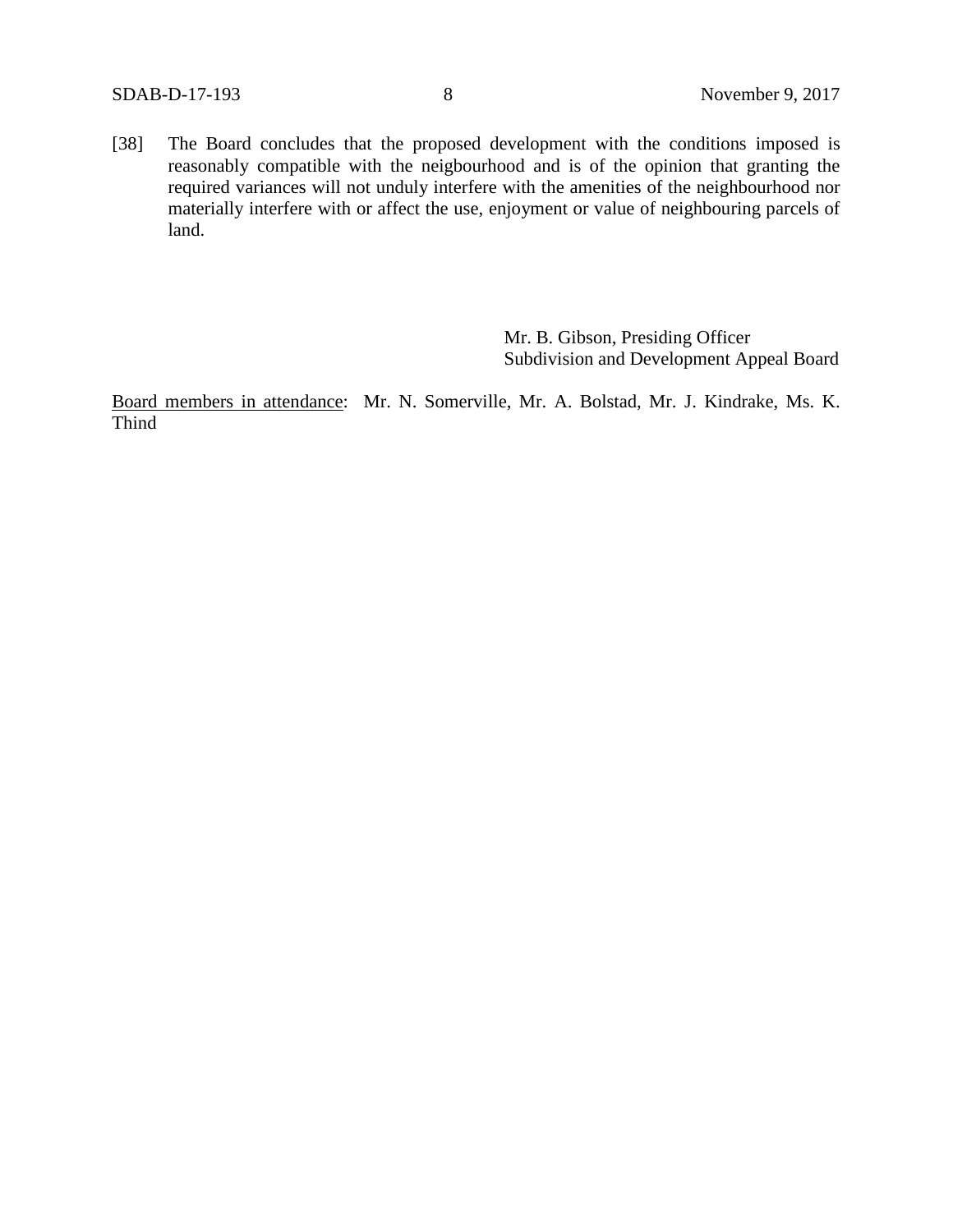## **Important Information for the Applicant/Appellant**

- 1. This is not a Building Permit. A Building Permit must be obtained separately from the Sustainable Development Department, located on the 2nd Floor, Edmonton Tower, 10111 – 104 Avenue NW, Edmonton, AB T5J 0J4.
- 2. Obtaining a Development Permit does not relieve you from complying with:
	- a) the requirements of the *Edmonton Zoning Bylaw*, insofar as those requirements have not been relaxed or varied by a decision of the Subdivision and Development Appeal Board,
	- b) the requirements of the *Alberta Safety Codes Act*,
	- c) the *Alberta Regulation 204/207 – Safety Codes Act – Permit Regulation*,
	- d) the requirements of any other appropriate federal, provincial or municipal legislation,
	- e) the conditions of any caveat, covenant, easement or other instrument affecting a building or land.
- 3. When an application for a Development Permit has been approved by the Subdivision and Development Appeal Board, it shall not be valid unless and until any conditions of approval, save those of a continuing nature, have been fulfilled.
- 4. A Development Permit will expire in accordance to the provisions of section 22 of the *Edmonton Zoning Bylaw, Bylaw 12800*, as amended.
- 5. This decision may be appealed to the Alberta Court of Appeal on a question of law or jurisdiction under section 688 of the *Municipal Government Act*, RSA 2000, c M-26. If the Subdivision and Development Appeal Board is served with notice of an application for leave to appeal its decision, such notice shall operate to suspend the Development Permit.
- 6. When a decision on a Development Permit application has been rendered by the Subdivision and Development Appeal Board, the enforcement of that decision is carried out by the Sustainable Development Department, located on the 2nd Floor, Edmonton Tower, 10111 – 104 Avenue NW, Edmonton, AB T5J 0J4.

*NOTE: The City of Edmonton does not conduct independent environmental checks of land within the City. If you are concerned about the stability of this property for any purpose, you should conduct your own tests and reviews. The City of Edmonton, when issuing a development permit, makes no representations and offers no warranties as to the suitability of the property for any purpose or as to the presence or absence of any environmental contaminants on the property.*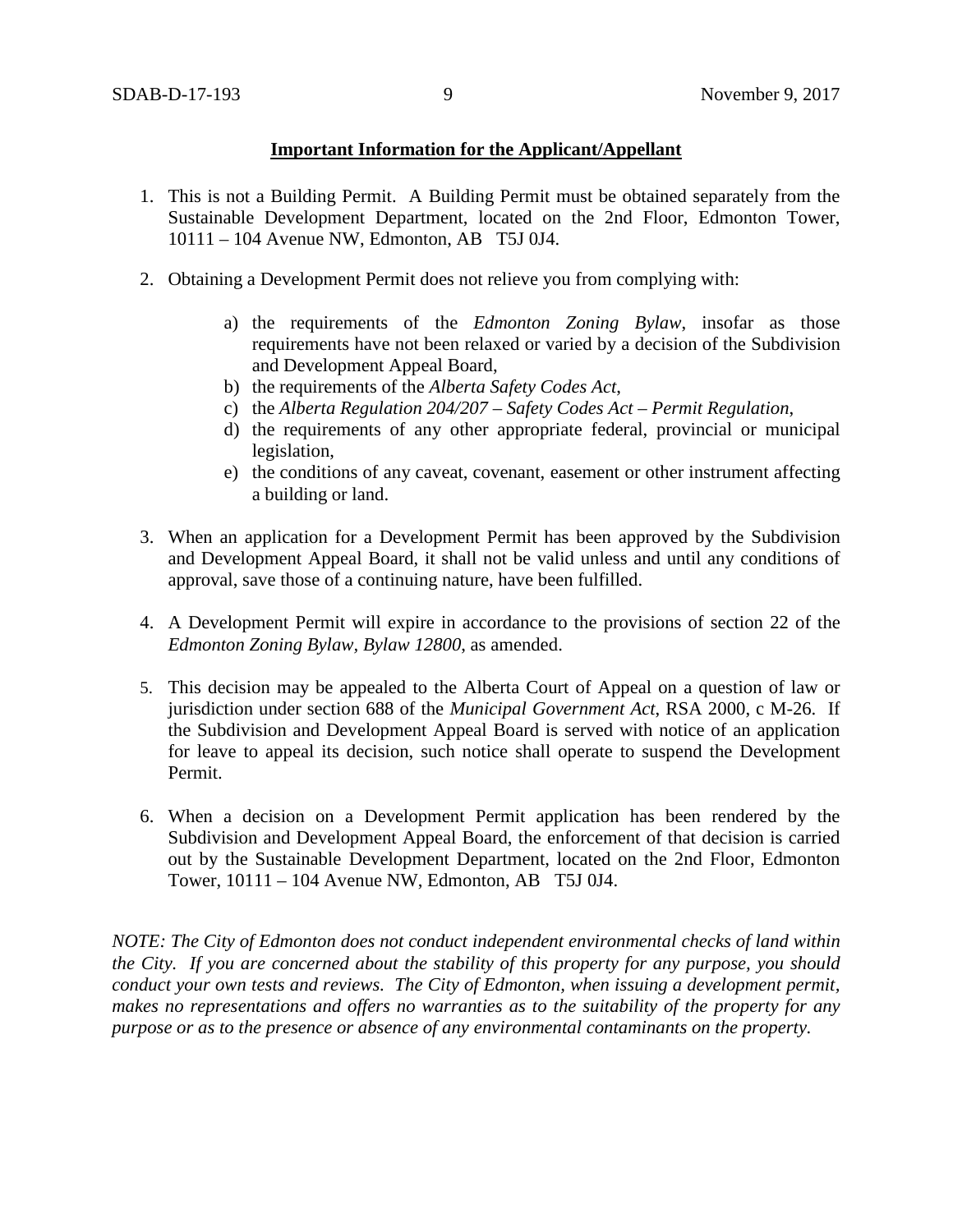

Date: November 9, 2017 Project Number: 255312636-001 File Number: SDAB-D-17-194

# **Notice of Decision**

[1] On October 25, 2017, the Subdivision and Development Appeal Board (the "Board") heard an appeal that was filed on **September 5, 2017**. The appeal concerned the decision of the Development Authority, issued on August 25, 2017, to refuse the following development:

# **To construct exterior alterations to a Single Detached House (construct new Parking Area in Side Yard and Driveway access to 102 Street).**

- [2] The subject property is on Plan 4022MC Blk 8 Lot 1, located at 12904 102 Street NW, within the (RF4) Semi-detached Residential Zone. The Mature Neighbourhood Overlay applies to the subject property.
- [3] The following documents were received prior to the hearing and form part of the record:
	- A copy of the Development Permit application with attachments, proposed plans, and the refused Development Permit;
	- The Development Officer's written submissions, including a response from Transportation Services; and
	- The Appellant's written submissions.

# **Preliminary Matters**

- [4] At the outset of the appeal hearing, the Presiding Officer confirmed with the parties in attendance that there was no opposition to the composition of the panel.
- [5] The Presiding Officer outlined how the hearing would be conducted, including the order of appearance of parties, and no opposition was noted.
- [6] The appeal was filed on time, in accordance with section 686 of the *Municipal Government Act*, RSA 2000, c M-26.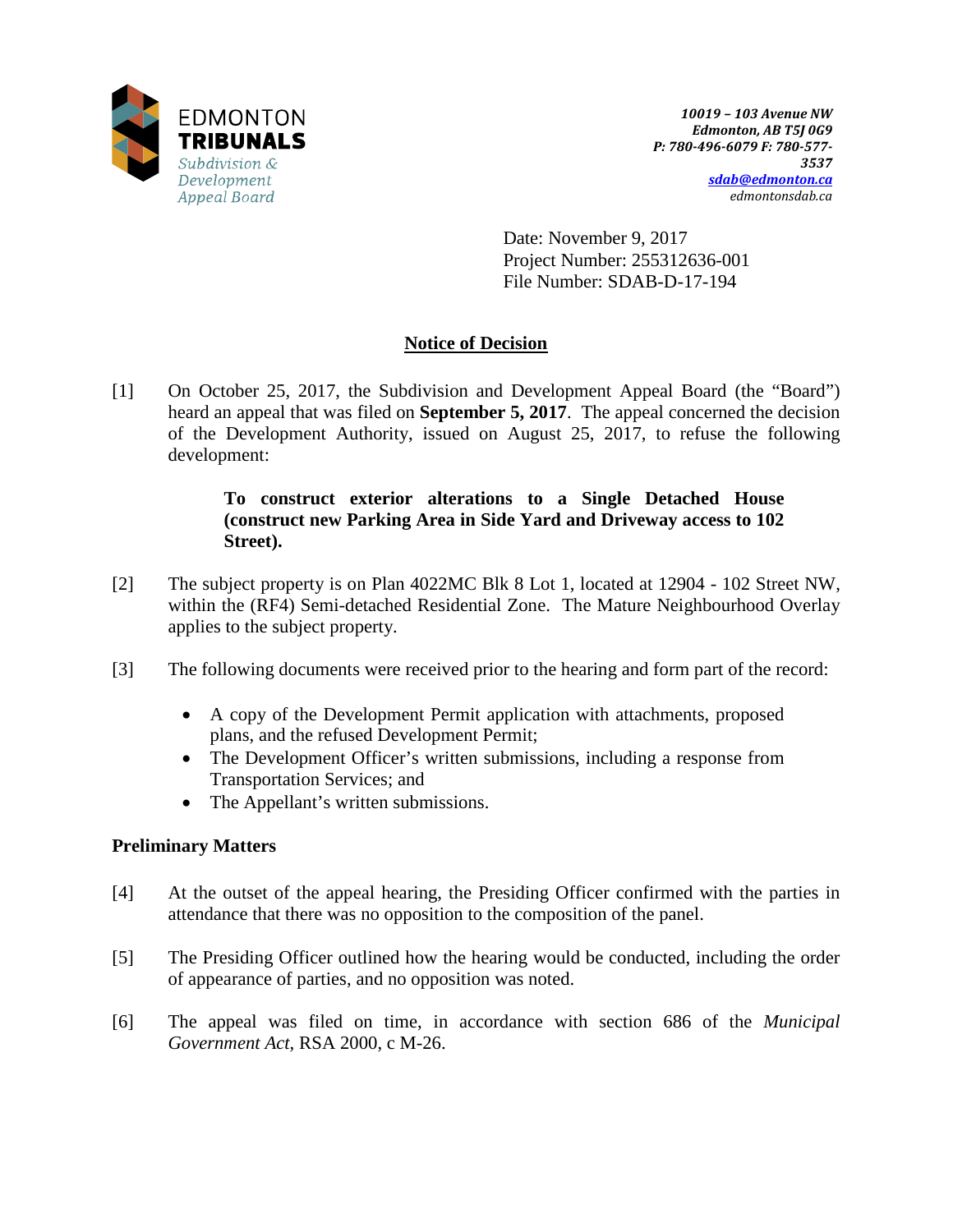## **Summary of Hearing**

- *i) Position of the Appellant, Mr. D. Dorosh and Ms. D. Ryan. Mr. Dorosh referenced his written submission and provided the following information:*
- [7] An application was made to construct a curb crossing and driveway to provide off street parking for a wheelchair van and allow wheelchair access to the front entrance of the house.
- [8] In his opinion, there was confusion regarding the proposed width of the access. The access will not be less than 12 feet wide as determined by the Development Officer.
- [9] A diagram was referenced to illustrate the proposed 12 foot curb crossing on the west side of 102 Street that will narrow to 10 feet at the edge of the City sidewalk.
- [10] The mature tree on the boulevard is located 6 feet, 3 inches from the edge of the proposed curb crossing. There are trees in the neighbourhood that are located much closer to existing curb crossings.
- [11] Photographs taken during the recent community revitalization and curb renewal program were referenced to illustrate that sod and soil were removed on the north side of the tree at 6 feet, 3 inches, precisely where the proposed vehicle ramp would begin. It was noted that no tree roots were encountered.
- [12] Photographs were referenced to illustrate that wheelchair access to the rear door is not possible because of the location of interior stairs. Therefore the only possible wheelchair access is through the front door from a wheelchair ramp.
- [13] Mr. Dorosh and Ms. Ryan provided the following information in response to questions from the Board:
	- a) 129 Avenue ends west of his house at the location of an old railway line that has been removed and replaced by a City walkway.
	- b) The detached garage fronts onto 129 Avenue.
	- c) The suggestion by Transportation Services to develop a parking space on the south side of the house is not feasible because the parking space would not allow convenient wheelchair access to the front door. A wheelchair would have to be moved a significant distance down the sidewalk to the front door.
	- d) If the walkway and ramp were constructed from the Avenue to the south side of the house, the ramp would be built on City property.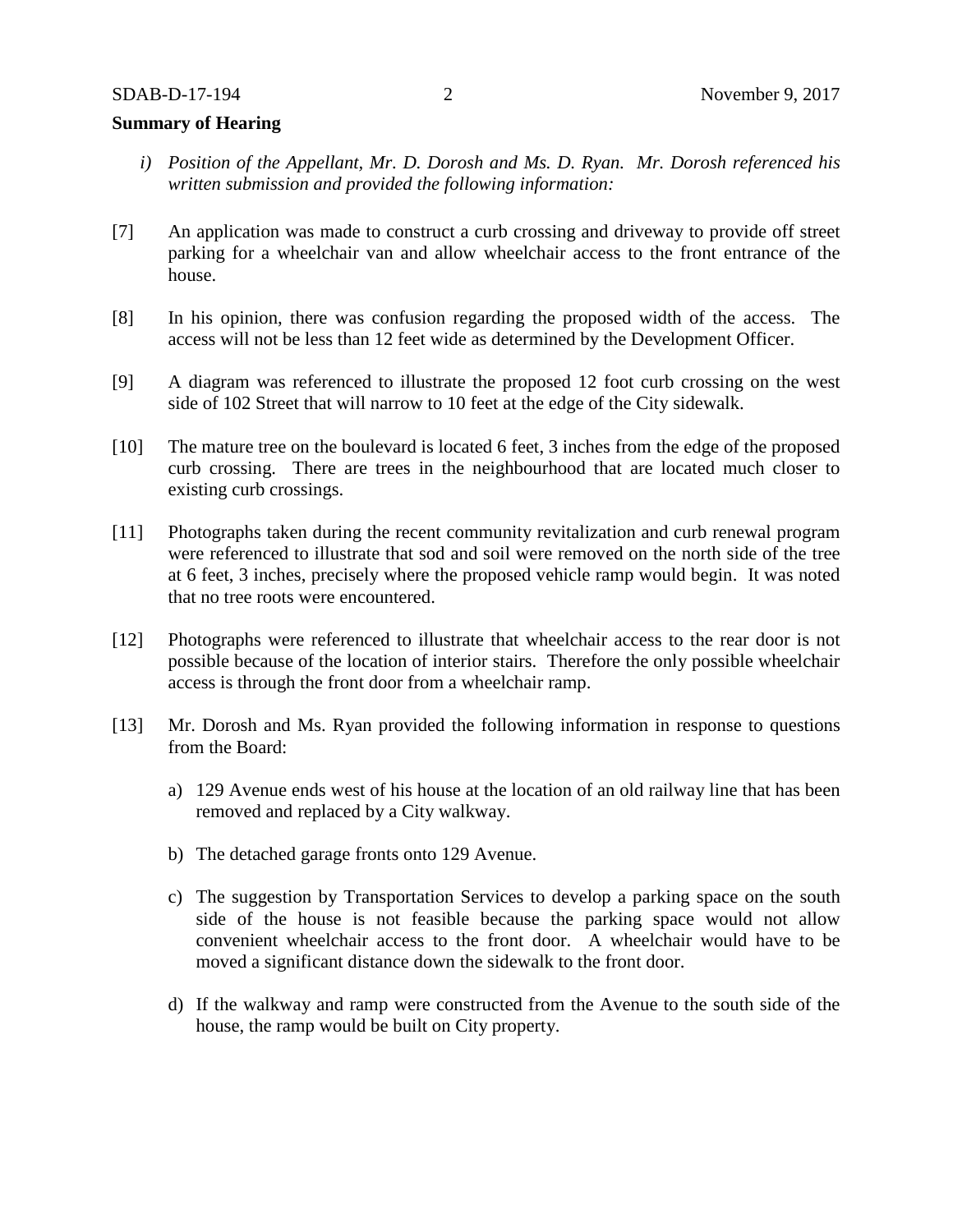- e) Access from 102 Street would allow parking on the driveway. The driveway has to be long enough so that a vehicle is not parked beyond the front face of the house.
- f) Mr. Dorosh acknowledged that if the development permit is approved it will stay with the property. However, the house has been in his family for many years and it is his intention to pass the property on to younger members of the family.
- g) Community consultation was undertaken at the request of the Development Officer. The proposed plans were reviewed with his neighbours. Residents were supportive of the proposed development. However, he could not contact the owners of the duplexes in the neighbourhood that are used as rental properties. The tenants indicated that they would pass the information onto the owners. Twenty-two neighbours provided written support and no one that he contacted was opposed to the development. The President of the Community League did not object.
- h) No alterations have been undertaken to allow wheelchair access to the front door.
- i) Photographs of existing curb crossings and driveways along 102 and 103 Street were referenced to illustrate numerous existing driveways that are 12 feet wide. The decision was made to develop a 12 foot access to be consistent with other driveways in the neighbourhood. The proposed 12 foot access would avoid removal of the existing tree.
- j) The proposed driveway will be located three feet from the property line to the north and that property owner has provided verbal support for the proposed development.
- k) Mr. Dorosh acknowledged that a ramp to the sidewalk on the south side of the house would alleviate some of the problems but it would result in the ramp being located on city property. Utility lines are located on this side of the property that often require servicing. The only service located in the area of the proposed ramp is an EPCOR line that services the street lights. The proposed ramp will not interfere with water or sewer lines.
- *ii) Position of Urban Forestry, City of Edmonton, represented by Ms. E. Belva and Ms. C. Teliske:*
- [14] The proposed 2.44 metre wide access to 102 Street will result in the removal of a large boulevard tree.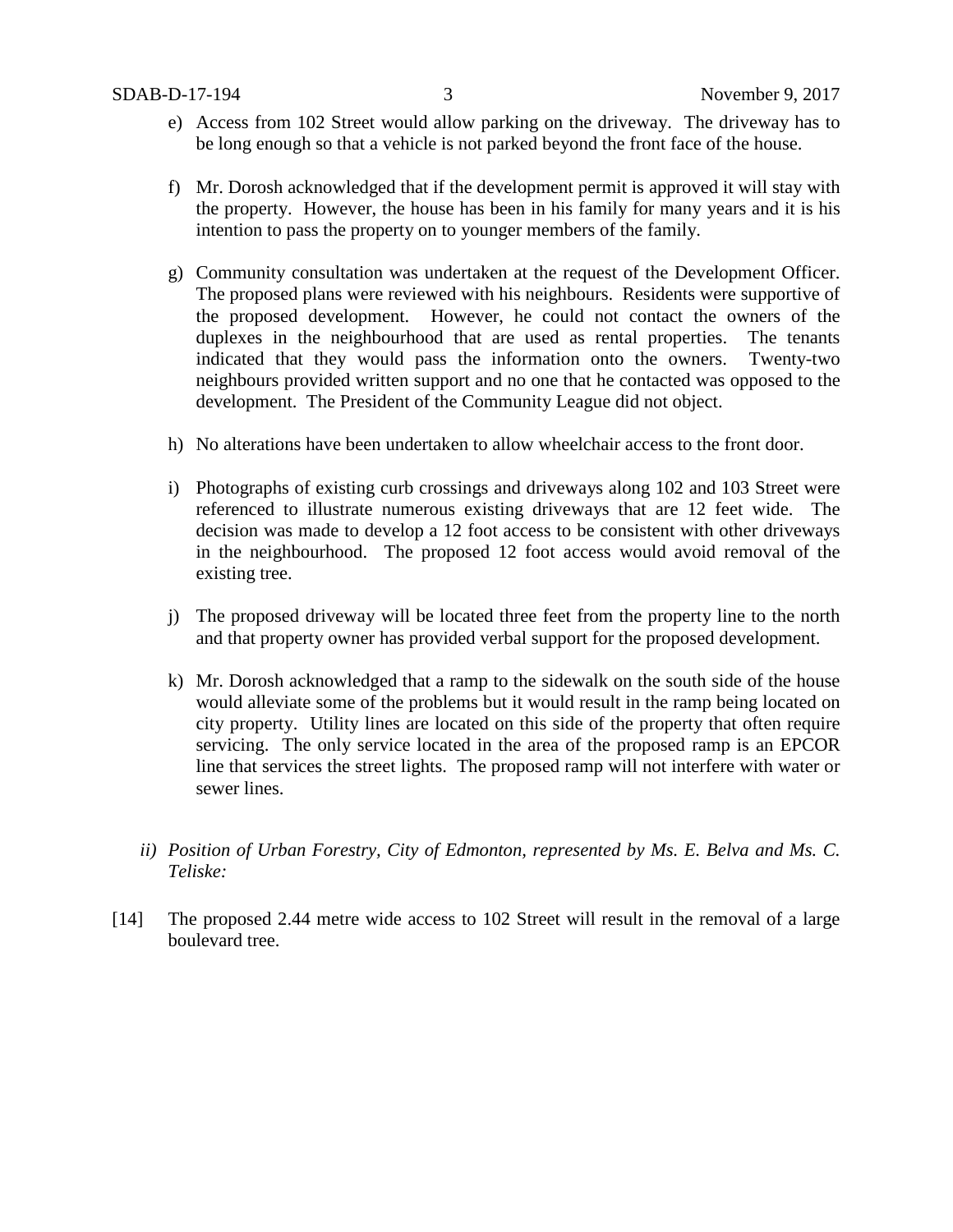- [15] Urban Forestry does not support the removal of viable trees. However, if written support is provided by the Community League and land owners on the west side of 102 Street between 129 Avenue to 130 Avenue and the Applicant agrees to compensate Urban Forestry for the asset value, costs to remove the tree and any associated administrative costs, removal of this tree would be permitted. The total asset value for the tree is \$7,000,00 and the cost to remove the tree is estimated to be \$2,400,00.
- [16] The tree would have to be removed because the proposed development will compromise the structural integrity of the tree.
- [17] Foresters worked with construction crews during the recent sidewalk renewal program to ensure that the boulevard trees were not compromised.
	- *iii) Position of the Development Authority, Ms. F. Hetherington:*
- [18] Ms. Hetherington provided a written submission and did not attend the hearing.
	- *iv) Rebuttal of the Appellant:*
- [19] They did not observe the exposure of any tree roots during the recent sidewalk replacement. When the sod was removed at the 6 foot, 3 inch mark, no tree roots were exposed. He disagreed with the findings of Urban Forestry that the tree would have to be removed as a result of the proposed development.
- [20] The width of the proposed driveway and access is 12 feet, not 8 feet as determined by the Development Officer.
- [21] There are numerous trees in the neighbourhood that have survived excavation and construction. Many of them are located much closer to accesses and driveways than this tree.
- [22] Mr. Dorosh provided the following information in response to questions from the Board:
	- a) There are three existing curb cuts located on 102 Street, south of the subject site, between 127 and 129 Avenue and three located to the north between 129 and 130 Avenue.
	- b) There are approximately nine duplexes located between 129 Avenue and 130 Avenue and there are three existing curb cuts.
	- c) The results of the community consultation were submitted to the Development Officer.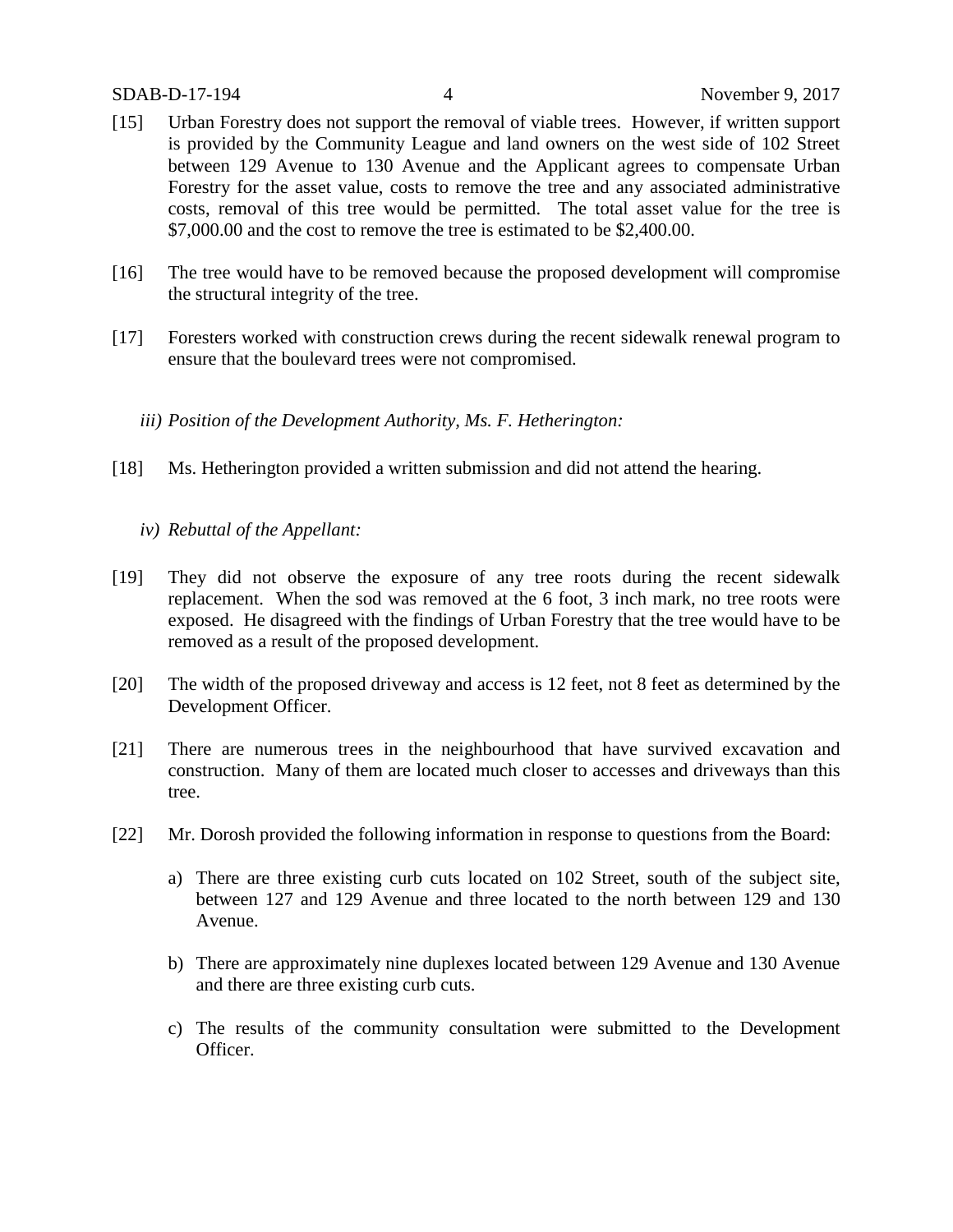- d) He acknowledged the costs associated with the required tree removal if the appeal is allowed and the development granted.
- e) It would be difficult to determine if the death of the tree was the result of the proposed driveway construction or the recent sidewalk replacement program.

## **Decision**

[23] The appeal is **DENIED** and the decision of the Development Authority is **CONFIRMED**. The development is **REFUSED**.

## **Reasons for Decision**

- [24] The proposed development is Accessory to a Single Detached House which is a Permitted Use in the (RF4) Semi-detached Residential Zone.
- [25] Based on the evidence provided by the Development Officer, the Board finds that Community Consultation was undertaken and complies with the requirements of the Mature Neighbourhood Overlay.
- [26] The Board agrees with the decision of the Development Officer to refuse this development permit for the following reasons:
	- a) There is an existing rear detached Garage with flanking access off of 129 Avenue that accommodates three parking spaces as well as three additional parking spaces on the Driveway.
	- b) The proposed development does not comply with section 54.1(4) of the *Edmonton Zoning Bylaw* which permits only one driveway on the subject property.
	- c) Subdivision Planning, in consultation with Parks and Road Services, objects to the proposed development. It was recommended that the Applicant apply to develop a designated handicapped Parking Area on 129 Avenue adjacent to the property. This would be a more desirable option that would have a minimal impact on neighbouring property owners.
	- d) The proposed development does not comply with section 814.3(17) of the *Edmonton Zoning Bylaw* which states that regardless of whether a Site has existing vehicular access from a public roadway, other than a Lane, no such access shall be permitted to continue where an abutting Lane exists.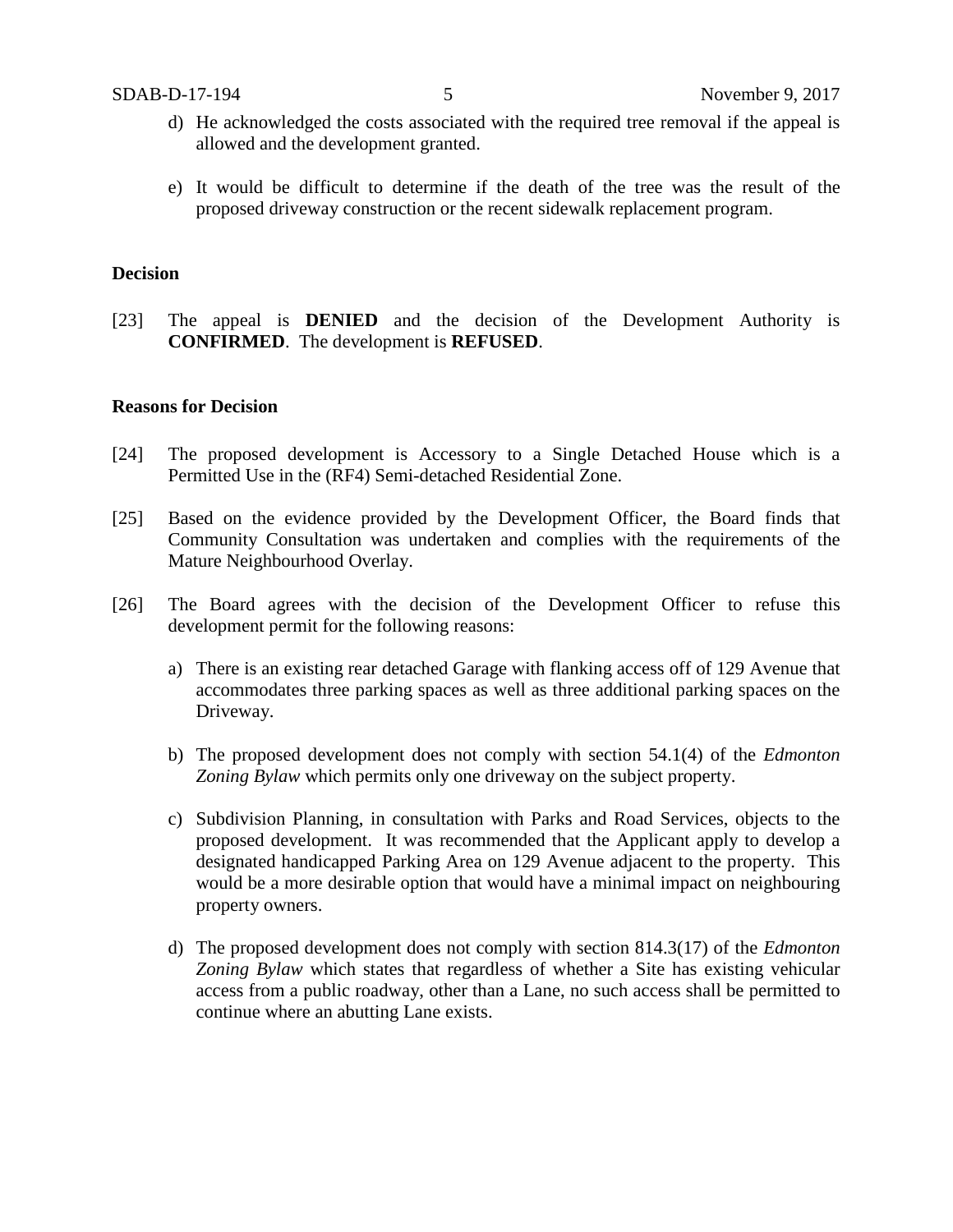- [27] The Board acknowledges the concerns of the Appellant but finds that the other recommended development options will be more compatible with the development requirements of the *Edmonton Zoning Bylaw*.
- [28] Based on the above, it is the opinion of the Board, that the proposed development will unduly interfere with the amenities of the neighbourhood and materially interfere with and affect the use, enjoyment and value of neighbouring parcels of land.

Mr. B. Gibson, Presiding Officer Subdivision and Development Appeal Board

Board members in attendance: Mr. N. Somerville, Mr. A. Bolstad, Mr. J. Kindrake, Ms. K. Thind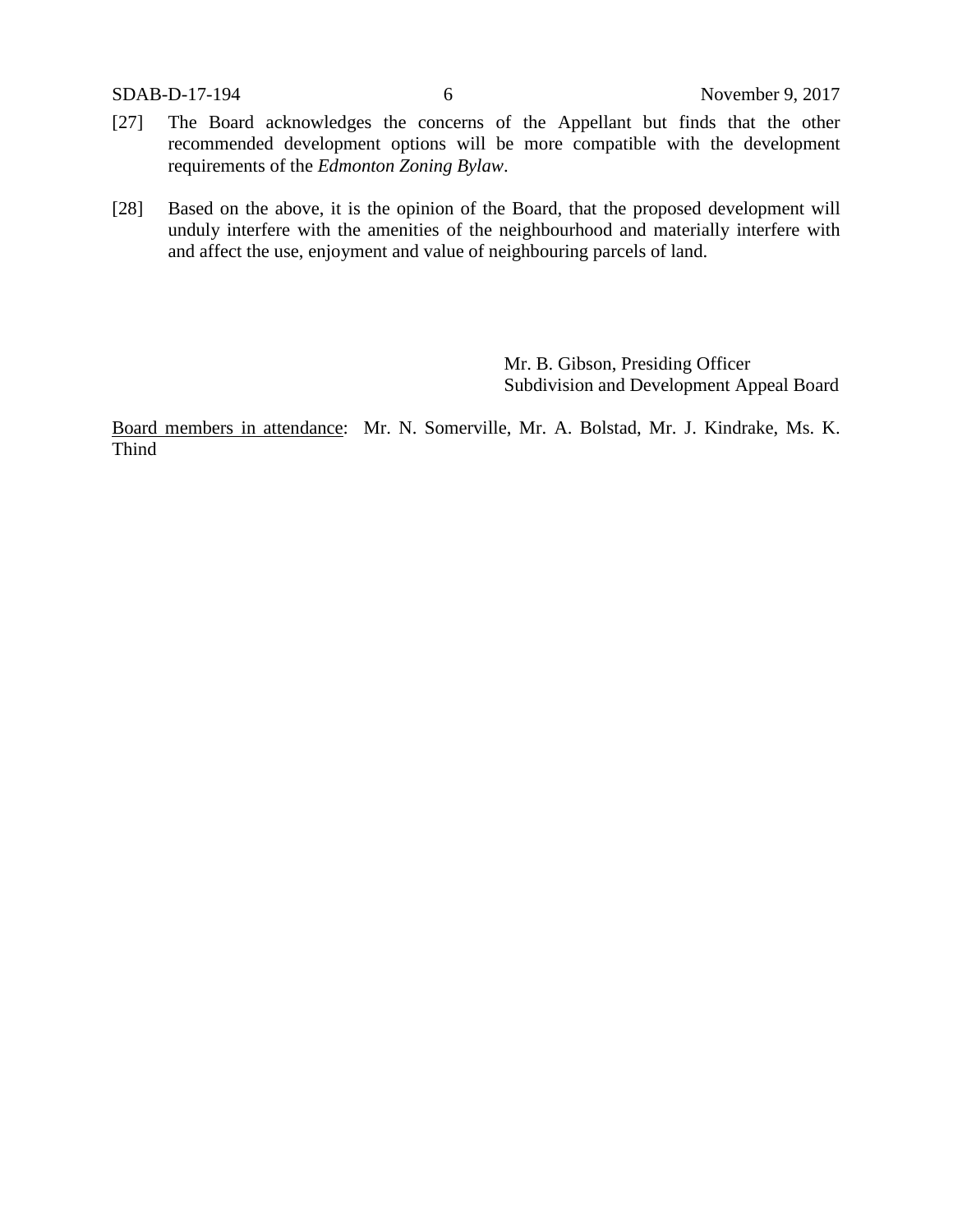# **Important Information for the Applicant/Appellant**

- 1. This decision may be appealed to the Alberta Court of Appeal on a question of law or jurisdiction under section 688 of the *Municipal Government Act*, RSA 2000, c M-26.
- 2. When a decision on a Development Permit application has been rendered by the Subdivision and Development Appeal Board, the enforcement of that decision is carried out by the Sustainable Development Department, located on the 2nd Floor, Edmonton Tower, 10111 – 104 Avenue NW, Edmonton, AB T5J 0J4.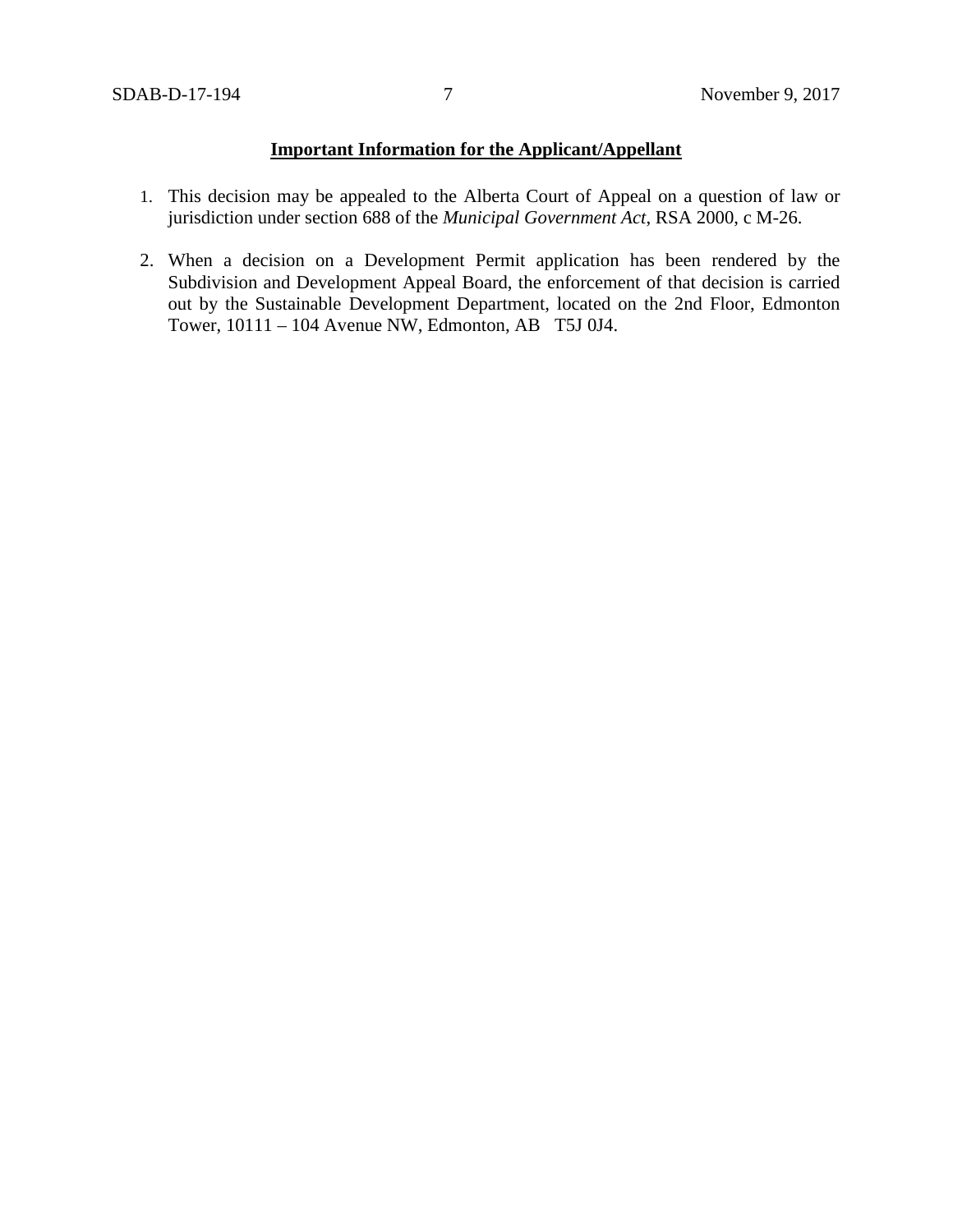

Date: November 9, 2017 Project Number: 256829518-001 File Number: SDAB-D-17-195

# **Notice of Decision**

[1] On October 25, 2017, the Subdivision and Development Appeal Board (the "Board") heard an appeal that was filed on **September 27, 2017**. The appeal concerned the decision of the Development Authority, issued on September 7, 2017, to approve the following development:

# **To change the Use of a portion of an existing building from General Industrial to a Specialty Foods Service Use (9 square metres of Public Space - Boss Pizza and Roti on Wheel).**

- [2] The subject property is on Plan 3553P Blk 33 Lot 8, located at 10404 64 Avenue NW, within the DC1 Direct Development Control Provision (Bylaw 16136). The Strathcona Junction Area Redevelopment Plan applies to the subject property.
- [3] The following documents were received prior to the hearing and form part of the record:
	- A copy of the Development Permit application with attachments, proposed plans, and the approved Development Permit;
	- The Development Officer's written submissions including a Parking Justification submitted by the Respondent;
	- The Appellant's written submission; and
	- On-line responses and e-mails in opposition to the proposed development.
- [4] The following exhibits were presented during the hearing and form part of the record:
	- Exhibit  $A A$  copy of the Appellant's presentation notes; and
	- Exhibit B An e-mail in opposition from an adjacent property owner.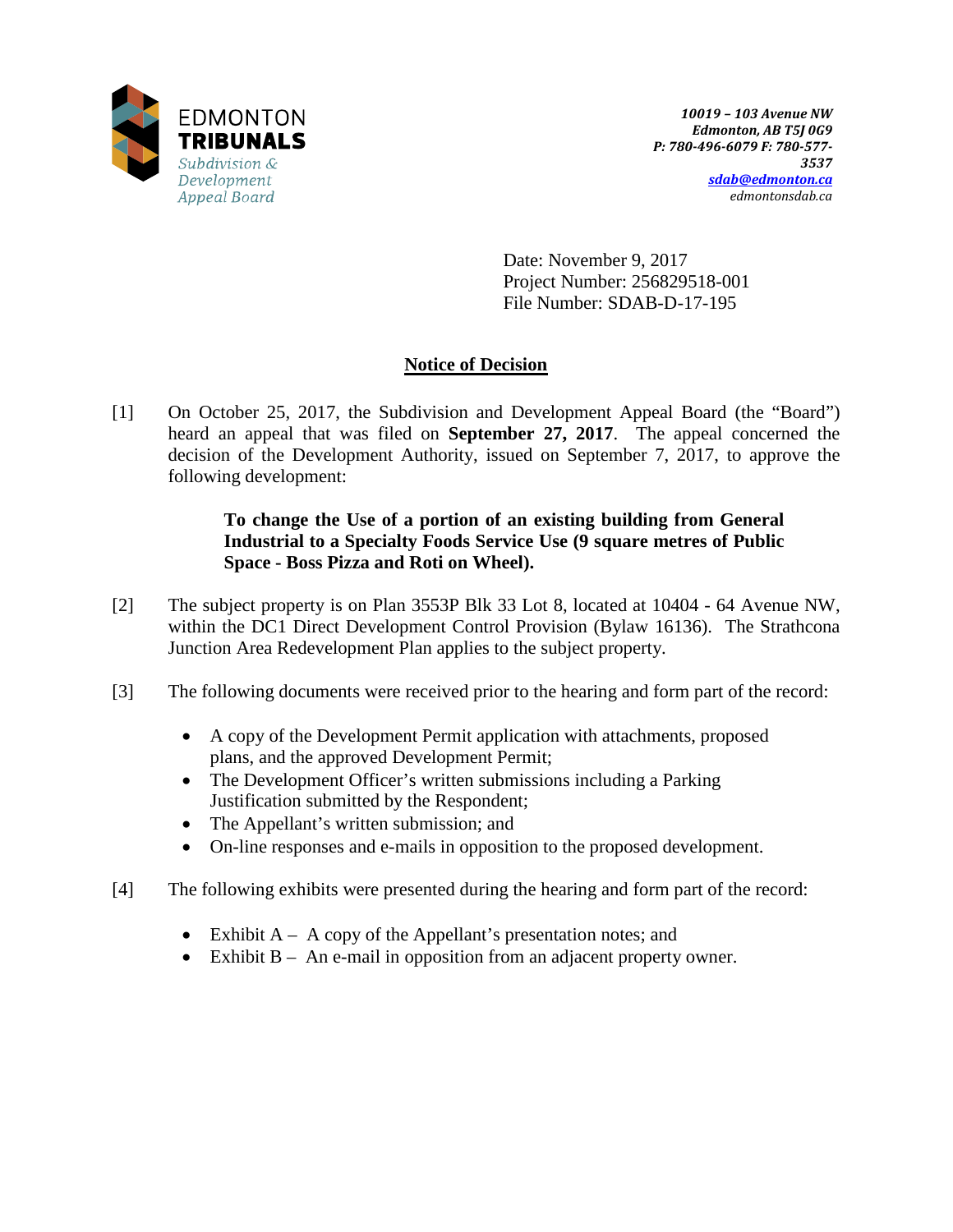### **Preliminary Matters**

- [5] At the outset of the appeal hearing, the Presiding Officer confirmed with the parties in attendance that there was no opposition to the composition of the panel.
- [6] The Presiding Officer outlined how the hearing would be conducted, including the order of appearance of parties, and no opposition was noted.
- [7] The appeal was filed on time, in accordance with section 686 of the *Municipal Government Act*, RSA 2000, c M-26 (the "*Municipal Government Act*").
- [8] The Presiding Officer referenced section 641(4)(b) of the *Municipal Government Act*, which states:

if a decision with respect to a development permit application in respect of a direct control district is made by a development authority, the appeal is limited to whether the development authority followed the directions of council, and if the subdivision and development appeal board finds that the development authority did not follow the directions it may, in accordance with the directions, substitute its decision for the development authority's decision.

[9] Ms. Therrien was asked to explain how the Development Officer failed to follow the directions of Council in approving this development permit.

## **Summary of Hearing**

- *i) Position of the Appellant, Ms. J. Therrien:*
- [10] Ms. Therrien resides on 64 Avenue in close proximity to subject site.
- [11] Allendale's Neighbourhood Renewal is scheduled to begin in Spring 2018. Under its scope, a sidewalk will be added on the south side of the subject site.
- [12] Currently when cars are parked on either side of 64 Avenue, there is a 4.0 metre roadway width for vehicles to drive between. Section 54.2 of the *Edmonton Zoning Bylaw* (the "*Bylaw*") states that "all required parking aisles shall be a minimum of 3.6 metres wide for parallel parking". In this case, the road (64 Avenue) is the "aisle". Assuming the width of the future sidewalk is going to be 1.5 metres, the future width of the roadway will not comply with this requirement. This will force employees to park in front of the residences on 64 Avenue.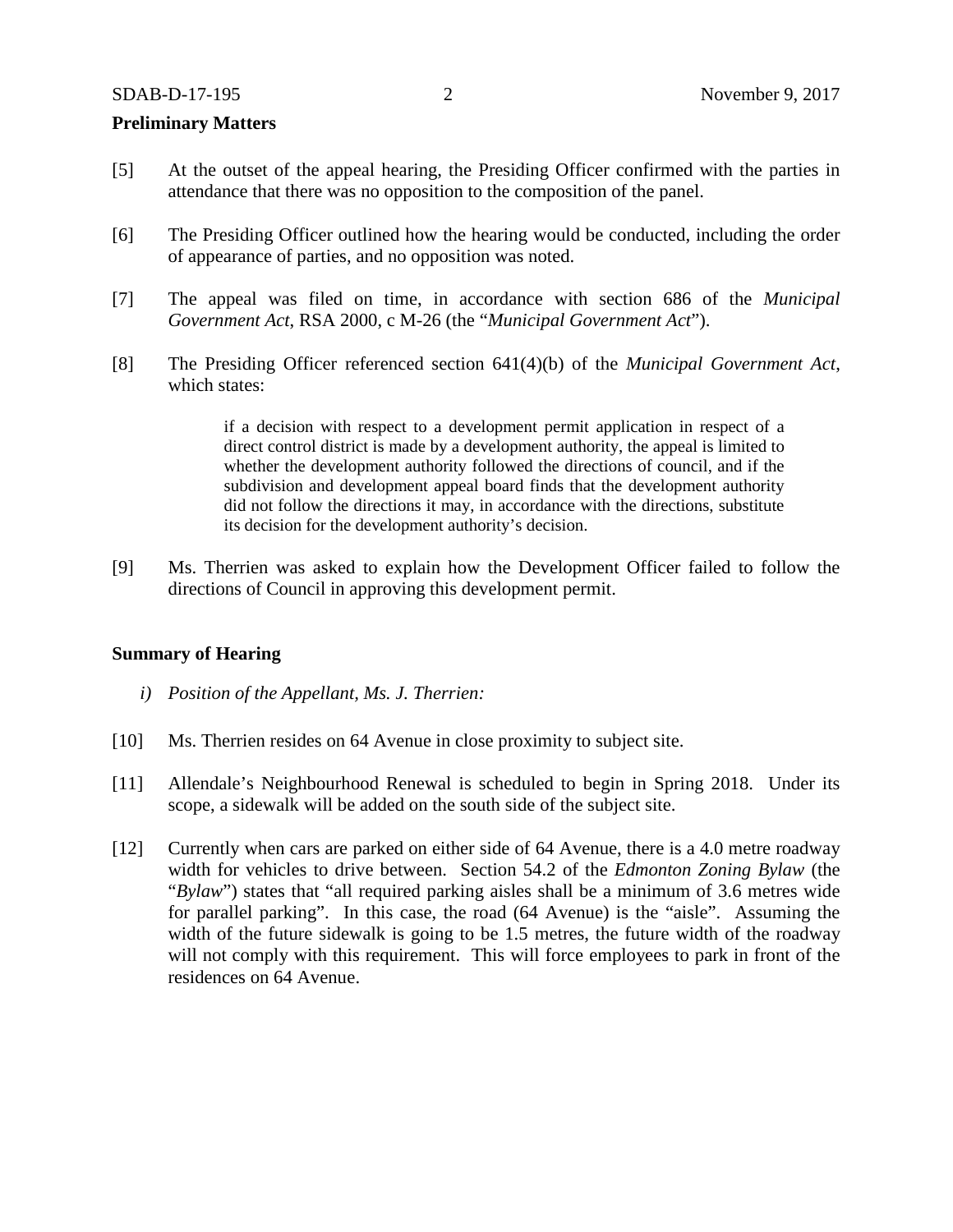- [13] It was the Development Officer's opinion that the proposed development will not unduly interfere with the Use or enjoyment of neighbouring properties. However, having employees parking in front of residences during the peak hours when most residents are home, would undoubtedly interfere with the use and enjoyment of neighbouring properties.
- [14] The proposed fast food delivery business is adjacent to a residential street and could affect property values because it would be impossible to describe this as a quiet neighbourhood with a food delivery business on the block with peak hours of operation between 8:00 p.m. and 10:00 p.m. and no spaces for employee parking, except in front of the adjacent houses.
- [15] If monetary incentives are going to be offered for fast delivery it could create a safety concern. Ms. Therrien referenced *Aviva Insurance Company of Canada Limited v. Pizza Pizza Limited*. In this case the plaintiff's lawyer pleaded that the policy was "a material contribution to the driver's negligence because it rewarded speed and penalized tardiness by requiring the driver to pay for the pizza if he didn't meet the deadline". The judge's ruling supported this argument.
- [16] She referenced section 7.F.d of Bylaw 16136 which states:

At the discretion of the Development Officer in consultation with the Transportation Services Department, a Traffic and/or Parking Impact Assessment prepared by a registered Professional Engineer shall be required as part of the application for a development permit. Issuance of the development permit shall be subject to there being sufficient capacity on the adjacent roadway network, adequate access to and from the Site and where warranted a Development Agreement to construct or pay for the construction of any offsite improvements needed to accommodate the additional pedestrian and/or vehicular traffic associated with the development.

In this case, the Applicant provided justification for the required parking but a Traffic and/or Parking Impact Assessment was not provided.

- [17] Two potential options were suggested. The first one being a full road closure between the business and the residential side of 64 Avenue, or the issuance of Residential Parking Permits for the residential side of 64 Avenue. In this case, a full road closure would make more sense because the area requirement for Residential Parking Programs cannot be less than ten square blocks. The City is reluctant to relax the area requirement because it would result in numerous requests for residential parking programs which if implemented are difficult to administer and enforce.
- [18] Ms. Therrien provided the following information in response to questions from the Board: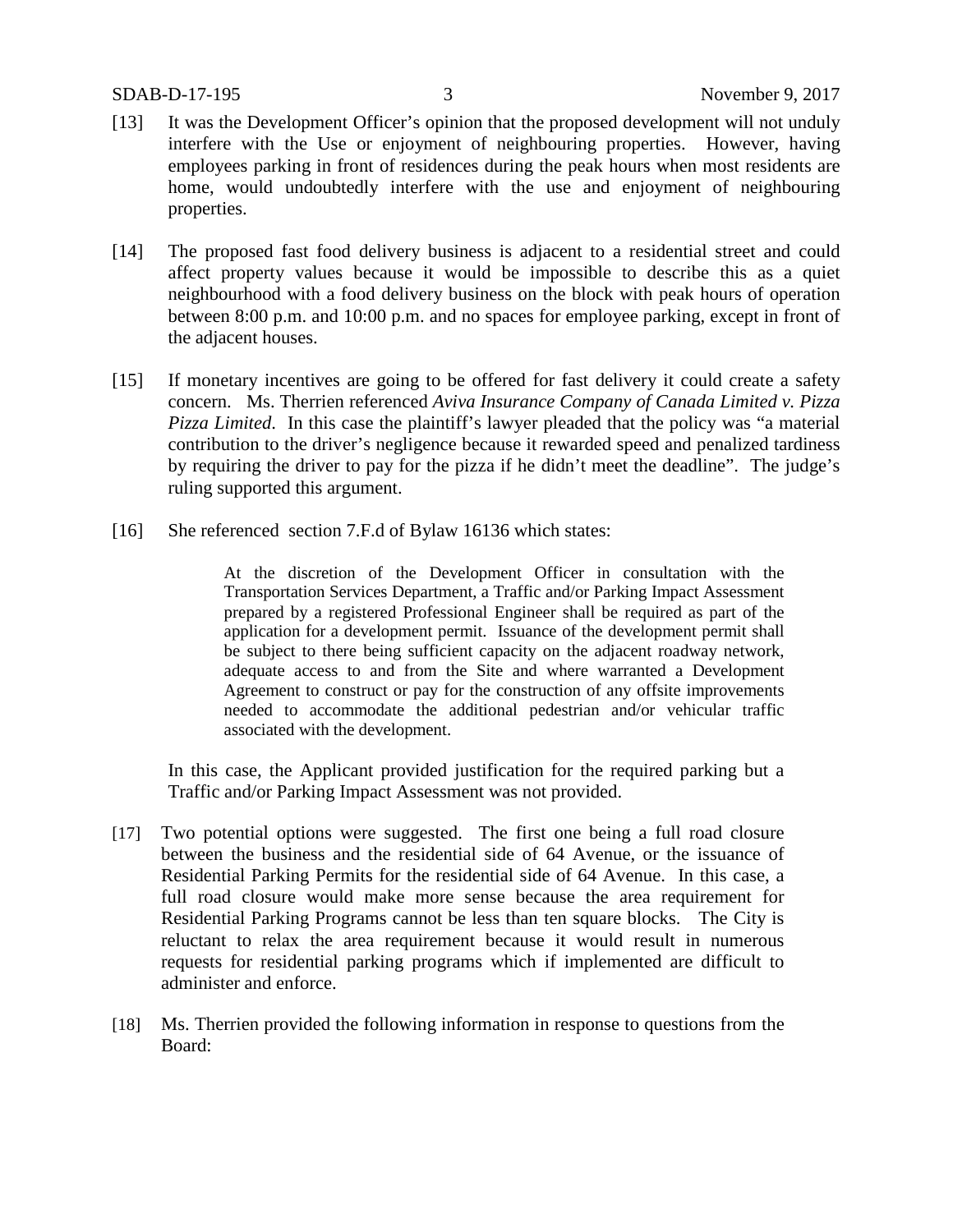- a) It was acknowledged that the requirement to provide a Traffic and/or Parking Impact Assessment is at the discretion of the Development Officer.
- b) In her opinion, the Development Officer should have been aware of the Allendale Revitalization Program and erred by not considering it during the review of this development permit application. She could not confirm whether or not this program has been adopted by Council.
- c) She agreed that any business operating from this location will not be able to provide enough parking.
- d) The proposed evening hours of operation for the food delivery service will have a direct impact on the residents because they will be at home during the evening hours.
- *ii) Position of the Development Authority, Ms. S. Buccino:*
- [19] Ms. Buccino provided written submissions and did not attend the hearing.
	- *iii) Position of the Respondent, Mr. V. Kumar, representing Boss Pizza & Roti on Wheel and his Agent, Mr. S. Gupta:*
- [20] Mr. Kumar is the owner/operator of the proposed business.
- [21] The proposed food delivery business will cause the least amount of disruption for residents in this area because only 30 percent of the building will be used for the business, the remainder will be used for personal storage by the building's owner.
- [22] The business is family owned and operated and only requires one parking space. Customers will not be able to eat in at this location.
- [23] Mr. Kumar and Mr. Gupta provided the following information in response to questions from the Board:
	- a) On street parking is available adjacent to the building. Parking is not allowed on Calgary Trail. There is no parking available at the rear of the building.
	- b) They have not spoken with any of the neighbours regarding the proposed business but in their opinion the business will enhance the neighbourhood.
	- c) Mr. Kumar is the only driver for the proposed food delivery business. His wife and his mother will work in the kitchen.
	- d) Customers will be able to order a pizza for pick up.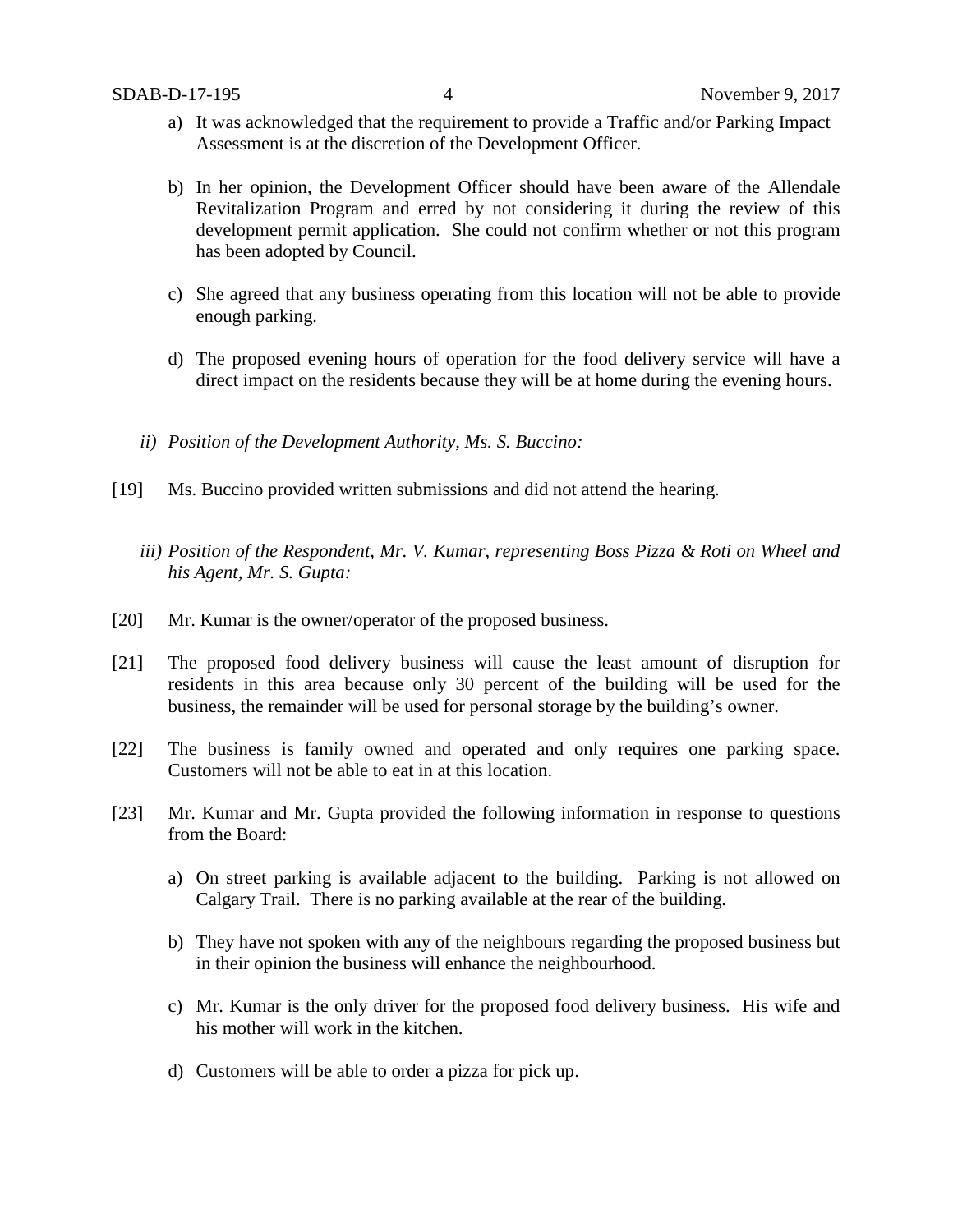- e) During the weekends and evening hours there is always street parking available.
- f) They estimate that the business has approximately 50 regular customers for roti delivery and 30 or 40 for pizza delivery. Mr. Kumar estimated that approximately 10 customers will pick up their orders.
- g) Deliveries are made at designated times on designated routes.
- h) Some roti deliveries are done in the morning and some in the evening.
- i) The business model has been developed around Indian style packaged food that caters to single individuals. Pizza delivery was added later when it was requested by some of his customers.
- j) He and his wife, father, and mother will arrive and leave the subject site in one vehicle. They all work from 11:00 a.m. to 10:00 p.m.
- k) The food service will be open for walk-in customers as well. There is a waiting area where a customer can wait for their food order.
- *iv) Rebuttal of the Appellant:*
- [24] Ms. Therrien expressed concern that in order for the business to remain viable in the future, it is not out of the realm of possibility that the business will expand and require more delivery drivers who will require additional parking which will only exacerbate the problem.

## **Decision**

- [25] The appeal is **DENIED** and the decision of the Development Authority is **CONFIRMED**. The development is **GRANTED** as approved by the Development Authority, subject to the following **CONDITIONS**:
	- 1. Any outdoor lighting for any development shall be located and arranged so that no direct rays of light are directed at any adjoining properties, or interfere with the effectiveness of any traffic control devices. (Reference section 51 of the *Bylaw*);
	- 2. Any increase in Public Space will require a separate Development Permit application;
	- 3. Bicycle parking shall be provided in accordance to section 54.3 of the *Bylaw* and to the satisfaction of the Development Officer.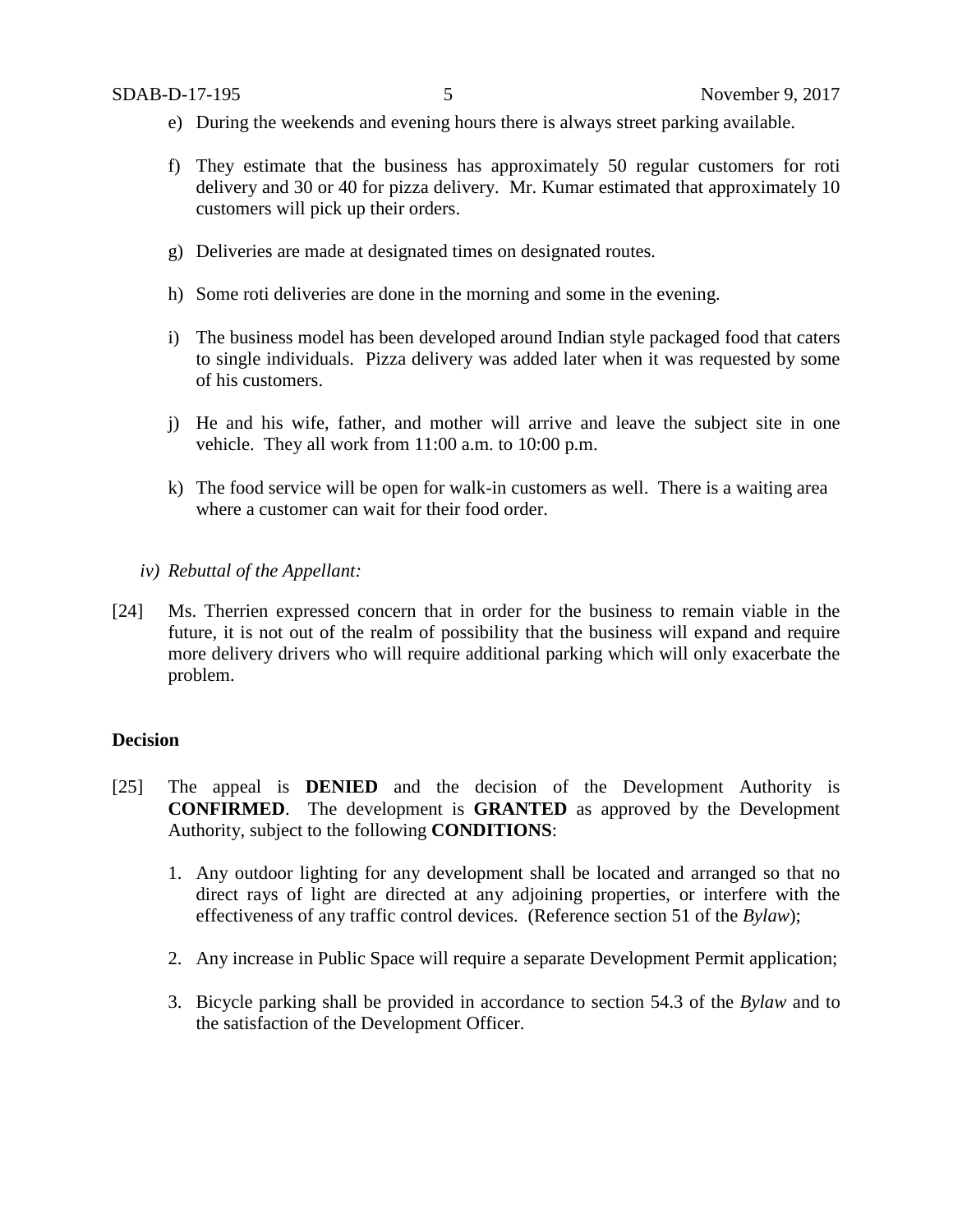NOTES:

- 1) This Development Permit is not a Business Licence. A separate application must be made for a Business Licence.
- 2) Signs require separate Development Applications.
- 3) A Building Permit is required for any construction or change in use of a building. For a building permit, and prior to the Plans Examination review, you require construction drawings and the payment of fees. Please contact the 311 Call Centre for further information.
- [26] In granting the development the following variances to the *Bylaw* are allowed:
	- 1. The minimum required number of parking spaces of one (1) as per section 54.2, Schedule  $1(A)(24)$  is varied to allow a deficiency of one (1) parking space for the Specialty Food Service, thereby decreasing the minimum required number of parking spaces to zero.

The minimum required number of total parking spaces for the subject Site of four (4) as per section  $54.1(2)(h)$  is varied to a allow a deficiency of four (4) parking spaces, thereby decreasing the minimum required number of total parking spaces to zero.

### **Reasons for Decision**

[27] Section 641(4)(b) of the *Municipal Government Act* states:

if a decision with respect to a development permit application in respect of a direct control district is made by a development authority, the appeal is limited to whether the development authority followed the directions of council, and if the subdivision and development appeal board finds that the development authority did not follow the directions it may, in accordance with the directions, substitute its decision for the development authority's decision.

[28] The relevant DC1 Direct Development Control Provision (Bylaw 16136) in sections 7d and section 7o(i) clearly grants the Development Officer, in consultation with Transportation Services, discretion in matters related to parking.

The application was circulated to Subdivision Planning (Transportation) and there were no concerns expressed regarding the required parking variance. Accordingly, the Board finds that the Development Officer, in granting the parking variance, did exercise his discretion in accordance with the directions of Council.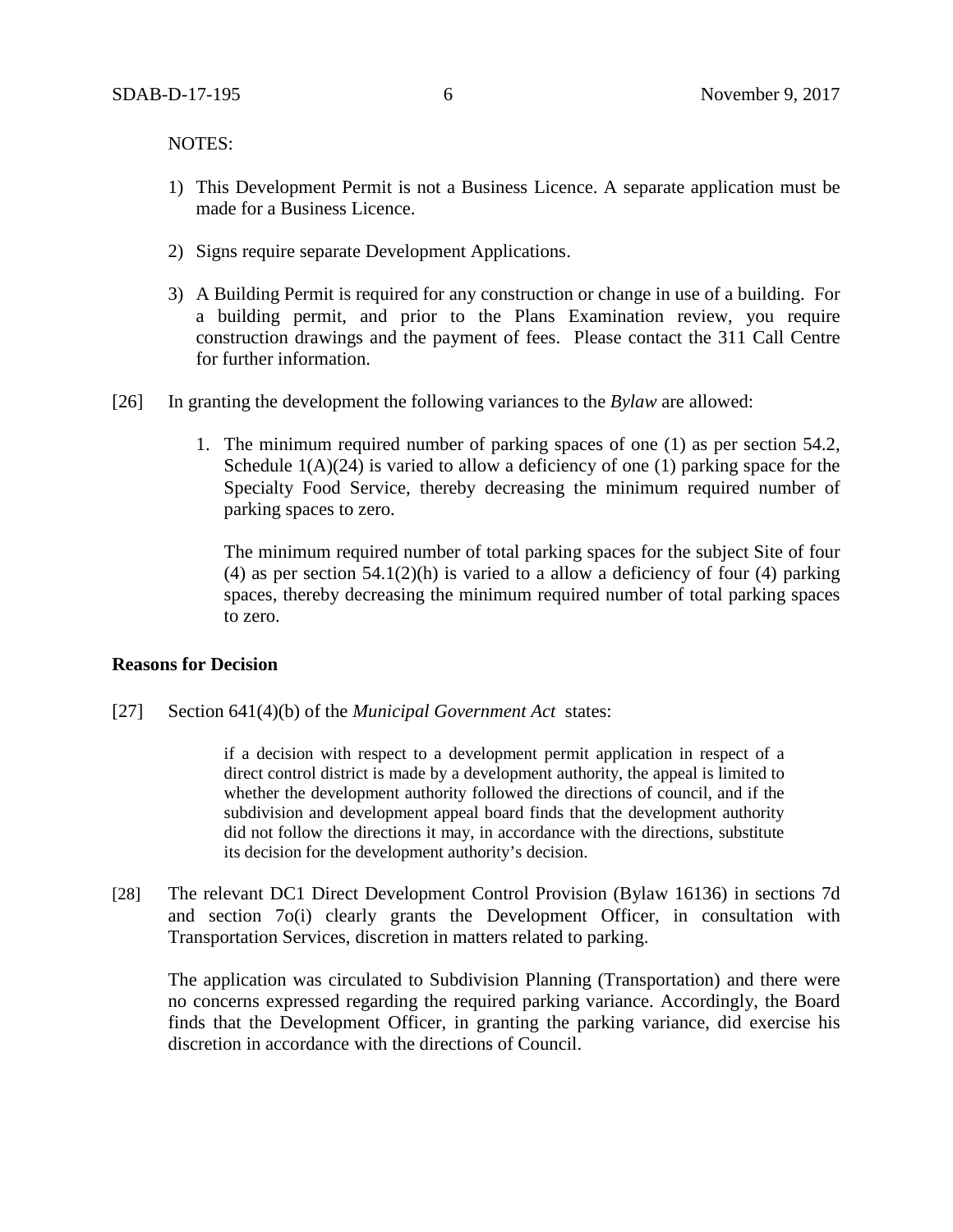- [29] However, if it is determined that the Board has interpreted the requirements of the DC1 Bylaw incorrectly, the Board would deny the appeal and approve the development for the following reasons:
	- a) The proposed business is a food delivery service.
	- b) There are no dine-in customers and limited if any walk-in/pick-up customers.
	- c) The business will be family operated and would only require one parking space.
	- d) Peak business hours are during the evening.
	- e) The parking requirements at the time of the decision were calculated on the basis of one parking space per 3.6 square metres of Public Space. However, on September 11, 2017, Council approved a parking reduction for Eating and Drinking Establishments. Based on the new regulations, one parking space is required per 9.6 square metres of Public Space. Therefore the proposed business only requires one parking space.
- [30] The Board acknowledges the long standing parking problems in this neighbourhood and is sympathetic to the concerns expressed by property owners who reside west of the subject Site. However, the Board does not find that granting a variance of one parking space for the proposed development will exacerbate the situation.
- [31] Based on the evidence provided, the Board is satisfied that the Development Authority did follow the directions of Council in approving the proposed development and therefore the appeal is denied.

Mr. B. Gibson, Presiding Officer Subdivision and Development Appeal Board

Board members in attendance: Mr. N. Somerville, Mr. A. Bolstad, Mr. J. Kindrake, Ms. K. Thind